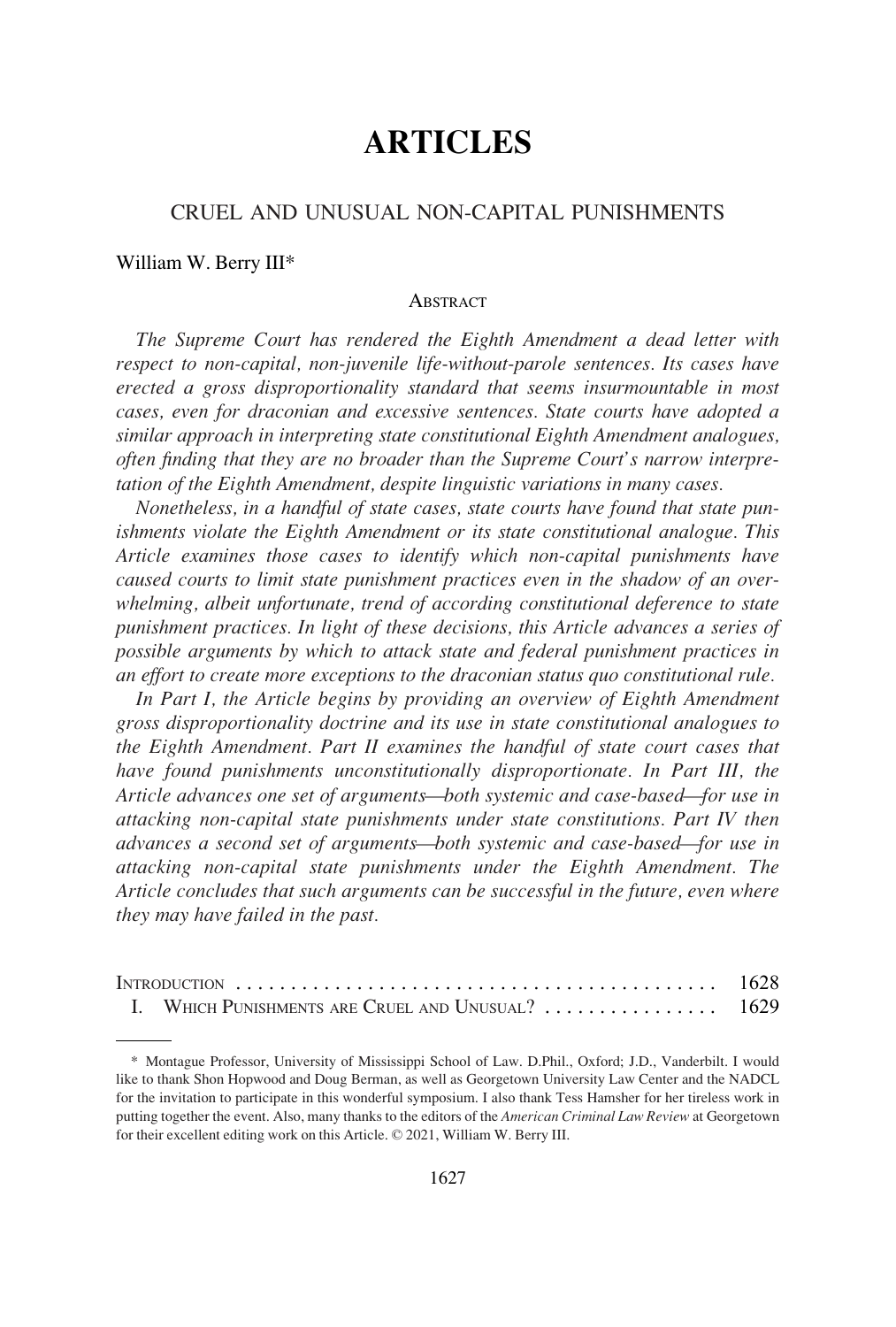<span id="page-1-0"></span>

|      | $A_{\cdot}$    | The Federal Approach                                           | 1630 |  |
|------|----------------|----------------------------------------------------------------|------|--|
|      |                | Weems and Trop<br>1.                                           | 1630 |  |
|      |                | Differentness and the Evolving Standards<br>2.                 | 1631 |  |
|      |                | Non-Capital, Non-JLWOP Cases<br>3.                             | 1633 |  |
|      | $B_{-}$        | State Analogues                                                | 1636 |  |
| Π.   |                | CRUEL AND UNUSUAL NON-CAPITAL STATE PUNISHMENTS                | 1637 |  |
|      | A <sub>1</sub> | States Adopting the Eighth Amendment Approach                  | 1637 |  |
|      |                | 1.                                                             | 1637 |  |
|      |                | 2.                                                             | 1639 |  |
|      |                | 3.                                                             | 1640 |  |
|      |                | $\mathcal{A}_{\cdot}$                                          | 1641 |  |
|      | $B_{\cdot}$    | States Using a Separate State Constitutional Approach          | 1642 |  |
|      |                | $\mathbf{1}$                                                   | 1642 |  |
|      |                | 2.                                                             | 1645 |  |
|      |                | 3.                                                             | 1648 |  |
|      |                | $\mathcal{A}_{\cdot}$                                          | 1649 |  |
|      |                | 5.                                                             | 1650 |  |
| III. |                | CHALLENGING NON-CAPITAL PUNISHMENTS UNDER STATE CONSTITUTIONAL |      |  |
|      |                |                                                                | 1653 |  |
|      | $A_{\cdot}$    | State Constitutions Are Broader Than and Different From the    |      |  |
|      |                | Eighth Amendment                                               | 1653 |  |
|      | <i>B</i> .     | Making Sense of the Winning Cases                              | 1653 |  |
| IV.  |                | CHALLENGING NON-CAPITAL PUNISHMENTS UNDER THE EIGHTH           |      |  |
|      |                |                                                                | 1655 |  |
|      | $A_{\cdot}$    |                                                                | 1655 |  |
|      |                | 1.                                                             | 1656 |  |
|      |                | Higher Scrutiny for Non-Capital Cases<br>2.                    | 1657 |  |
|      | $B_{\cdot}$    | There Must Be Some Disproportionate Punishments                | 1657 |  |
|      | $C_{\cdot}$    | Analogizing from State Constitutional Law                      | 1658 |  |
|      | 1658           |                                                                |      |  |

#### **INTRODUCTION**

In the modern era, the Supreme Court has rendered the Eighth Amendment a dead letter with respect to non-capital, non-juvenile life-without-parole sentences.<sup>1</sup> Its cases have erected a gross disproportionality standard that seems insurmountable in most cases, even for draconian and excessive sentences.<sup>2</sup> State courts have adopted a similar approach in interpreting state constitutional Eighth Amendment analogues, often finding that they are no broader than the Supreme Court's narrow

<sup>1.</sup> *See* Rachel E. Barkow, *The Court of Life and Death: The Two Tracks of Constitutional Sentencing Law and the Case for Uniformity*, 107 MICH. L. REV. 1145, 1145, 1179–80 (2009).

<sup>2.</sup> *See infra* text accompanying note 10.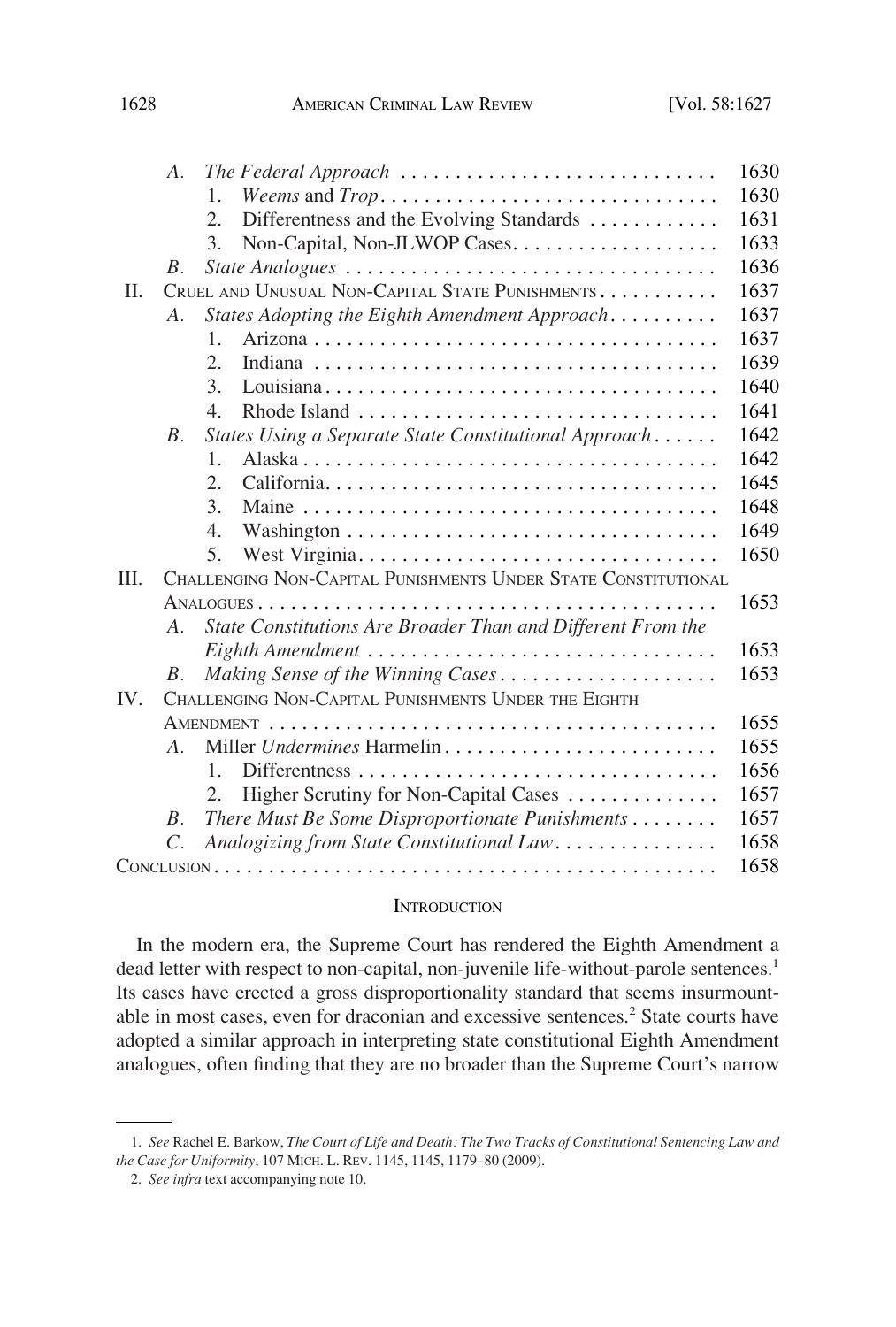<span id="page-2-0"></span>interpretation of the Eighth Amendment, despite linguistic variations in many cases.<sup>3</sup>

Nonetheless, in a handful of cases, state courts have found that state punishments violate the state constitutional analogue to the Eighth Amendment. This Article examines those cases to identify which non-capital punishments have caused courts to limit state punishment practices even in the shadow of an overwhelming, albeit unfortunate, trend of according constitutional deference to state punishment practices. In light of these decisions, this Article advances a series of possible arguments by which to attack state and federal punishment practices in an effort to create more exceptions to the draconian status quo constitutional rule.

In Part I, the Article begins by providing an overview of Eighth Amendment gross disproportionality doctrine and its use in state constitutional analogues to the Eighth Amendment. Part II examines the handful of state court cases that have found punishments unconstitutionally disproportionate. In Part III, the Article advances one set of arguments—both systemic and case-based—for use in attacking non-capital state punishments under state constitutions. Part IV then advances a second set of arguments—both systemic and case-based—for use in attacking non-capital state punishments under the Eighth Amendment.

## I. WHICH PUNISHMENTS ARE CRUEL AND UNUSUAL?

The Eighth Amendment proscribes cruel and unusual punishments.<sup>4</sup> The Supreme Court has not agreed upon the definitional meanings of the terms "cruel"<sup>5</sup> and "unusual" $\delta$  in its cases, $\delta$  but instead has often articulated the general principle that "[t]he basic concept underlying the Eighth Amendment is nothing less than the dignity of man."8

With a few exceptions, the unfortunate approach of the Supreme Court to this important individual right to be free from excessive punishment has generally been

<sup>3.</sup> *See* William W. Berry III, *Cruel State Punishments*, 98 N.C. L. REV. 1201, 1252 (2020).

<sup>4.</sup> U.S. CONST. amend. VIII.

<sup>5.</sup> *See* John F. Stinneford, *The Original Meaning of "Cruel*,*"* 105 GEO. L.J. 441, 444 (2017).

<sup>6.</sup> *See* John F. Stinneford, *The Original Meaning of "Unusual": The Eighth Amendment as a Bar to Cruel Innovation*, 102 NW. U. L. REV. 1739, 1764 (2008).

<sup>7.</sup> *See* Furman v. Georgia, 408 U.S. 238, 258 (1972) (per curiam); *see also* Corinna Barrett Lain, Furman *Fundamentals*, 82 WASH. L. REV. 1, 58 (2007) (explaining that the Supreme Court has struggled to articulate standards for imposing the death penalty). Scholars have debated whether the "and" in "cruel and unusual" is conjunctive or acts as a hendiadys proscribing "unusually cruel" punishments. *See* Meghan J. Ryan, *Does the Eighth Amendment Punishments Clause Prohibit Only Punishments That Are Both Cruel and Unusual?*, 87 WASH. U. L. REV. 567, 569 (2010) (arguing for the conjunctive reading); Samuel L. Bray, *"Necessary and Proper" and "Cruel and Unusual": Hendiadys in the Constitution*, 102 VA. L. REV. 687, 695, 712 (2016) (arguing for the hendiadys reading); Stinneford, *supra* note 5, at 468 n.167 (criticizing the hendiadys reading). Indeed, multiple readings of the "and" are possible.

<sup>8.</sup> Trop v. Dulles, 356 U.S. 86, 100 (1958); Meghan J. Ryan, *Taking Dignity Seriously: Excavating the Backdrop of the Eighth Amendment*, 2016 U. ILL. L. REV. 2129, 2131–32 (2016).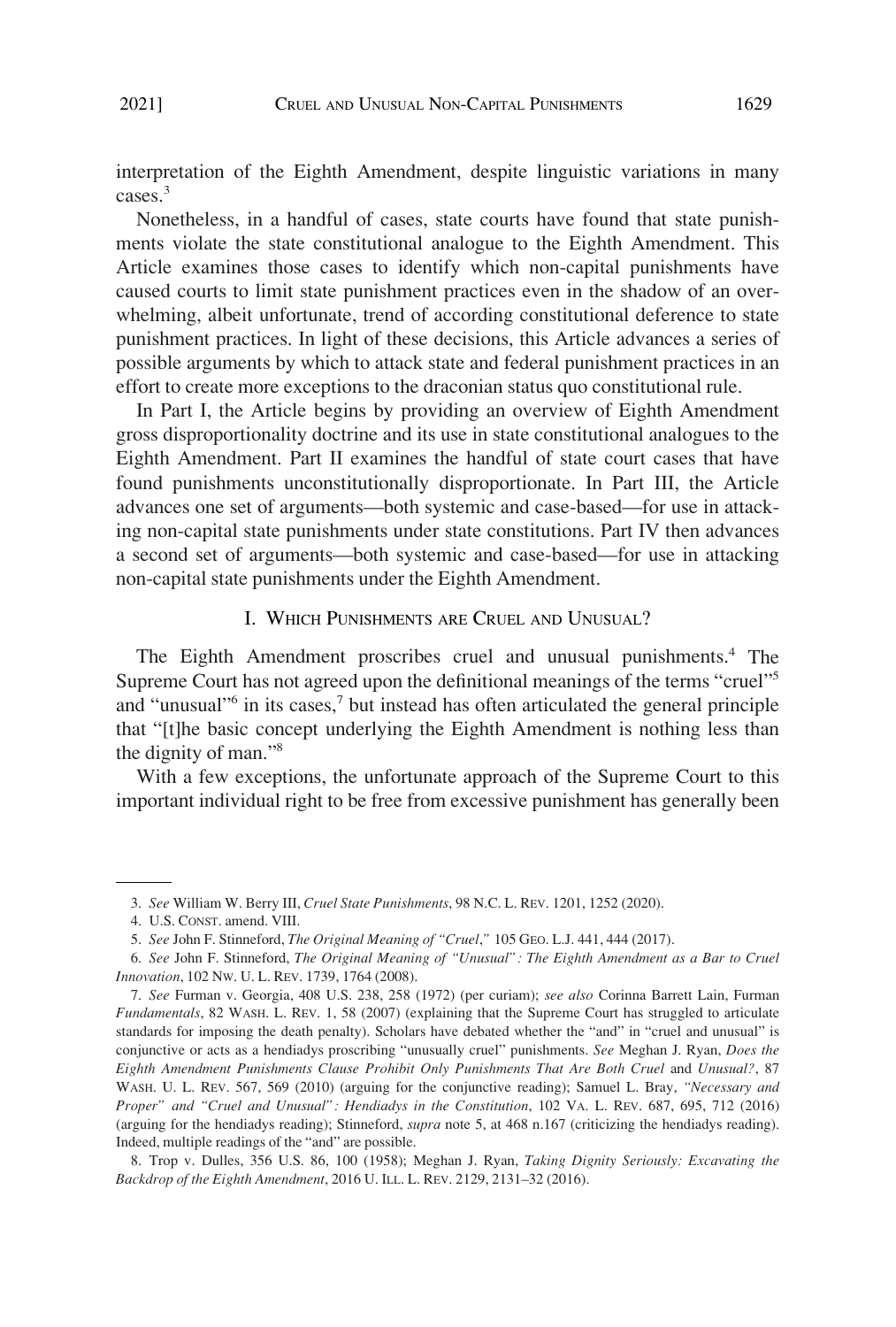<span id="page-3-0"></span>to defer to the punishment decisions of the states,<sup>9</sup> even when they are draconian.<sup>10</sup> State courts, in applying their own state analogues to the Eighth Amendment, have uniformly used the Court's federal constitutional doctrine, rejecting almost all challenges under state constitutions.<sup>11</sup>

## *A. The Federal Approach*

Initially, the Supreme Court's approach to Eighth Amendment challenges for excessive punishments was promising, with the Court reversing two early cases.<sup>12</sup> Both were non-capital cases in which the Court found the sentence to be cruel and unusual. As explored below, the Court's modern Eighth Amendment evolving standards of decency doctrine retains the underpinning of these cases—that the Eighth Amendment evolves over time—but ultimately limits this approach to capital cases and juvenile life without parole ("JLWOP") cases.

## 1. *Weems* and *Trop*

In *Weems v. United States*, the Court considered the constitutionality of the punishment of fifteen years of *cadena temporal* for the crime of falsifying a public and official document.13 The Court held that the punishment imposed by the Philippine Commission violated the Eighth Amendment because of its excessive, disproportionate nature.14 In addition to casting doubt on the use of *cadena temporal* in any

11. *See* Berry, *supra* note 3, at 1214.

<sup>9.</sup> *See* William W. Berry III, *Unusual Deference*, 70 FLA. L. REV. 315, 318 (2018). This deference has made courts blind to other possible applications of Eighth Amendment values as well. *See, e.g.*, Jelani Jefferson Exum, *The Death Penalty on the Streets: What the Eighth Amendment Can Teach About Regulating Police Use of Force*, 80 Mo. L. REV. 987, 988–89 (2015) (arguing for the application of the Eighth Amendment to policing).

<sup>10.</sup> *See, e.g.*, Lockyer v. Andrade, 538 U.S. 63, 66, 77 (2003) (affirming on habeas review two consecutive sentences of twenty-five years to life for stealing approximately \$150 of videotapes where the defendant had three prior felony convictions); Ewing v. California, 538 U.S. 11, 30–31 (2003) (plurality opinion) (affirming sentence of twenty-five years to life for stealing approximately \$1,200 of golf clubs where the defendant had four prior felony convictions); Harmelin v. Michigan, 501 U.S. 957, 961, 996 (1991) (affirming sentence of life without parole for first offense of possessing 672 grams of cocaine); Hutto v. Davis, 454 U.S. 370, 371, 375 (1982) (per curiam) (affirming two consecutive sentences of twenty years for possession with intent to distribute and distribution of nine ounces of marijuana); Rummel v. Estelle, 445 U.S. 263, 265–66 (1980) (affirming life with parole sentence for felony theft of \$120.75 by false pretenses where defendant had two prior convictions).

<sup>12.</sup> *See* Weems v. United States, 217 U.S. 349, 382 (1910); *Trop*, 356 U.S. at 104. Prior to *Weems*, the Court upheld Eighth Amendment challenges to a \$50 fine and three-months imprisonment for a violation of a prohibition law. Pervear v. Massachusetts, 72 U.S. (5 Wall.) 475, 479–80 (1866). The Court also upheld a Utah statute allowing the state court to choose the execution method for a capital offense among the options of shooting, hanging, or beheading. Wilkerson v. Utah, 99 U.S. 130, 136–37 (1878).

<sup>13.</sup> *Weems*, 217 U.S. at 357–58. The Court described *cadena temporal* as a form of hard labor. *Id.* at 364 ("They shall always carry a chain at the ankle, hanging from the wrists; they shall be employed at hard and painful labor, and shall receive no assistance whatsoever from without the institution." (citation omitted)).

<sup>14.</sup> *Id.* at 366–67 ("Such penalties for such offenses amaze those who have formed their conception of the relation of a state to even its offending citizens from the practice of the American commonwealths, and believe that it is a precept of justice that punishment for crime should be graduated and proportioned to offense."). The Philippines was a U.S. territory at the time. Like many of the states discussed below, the Philippine Bill of Rights contained an analogue to the Eighth Amendment using almost identical language. *Id*. at 367.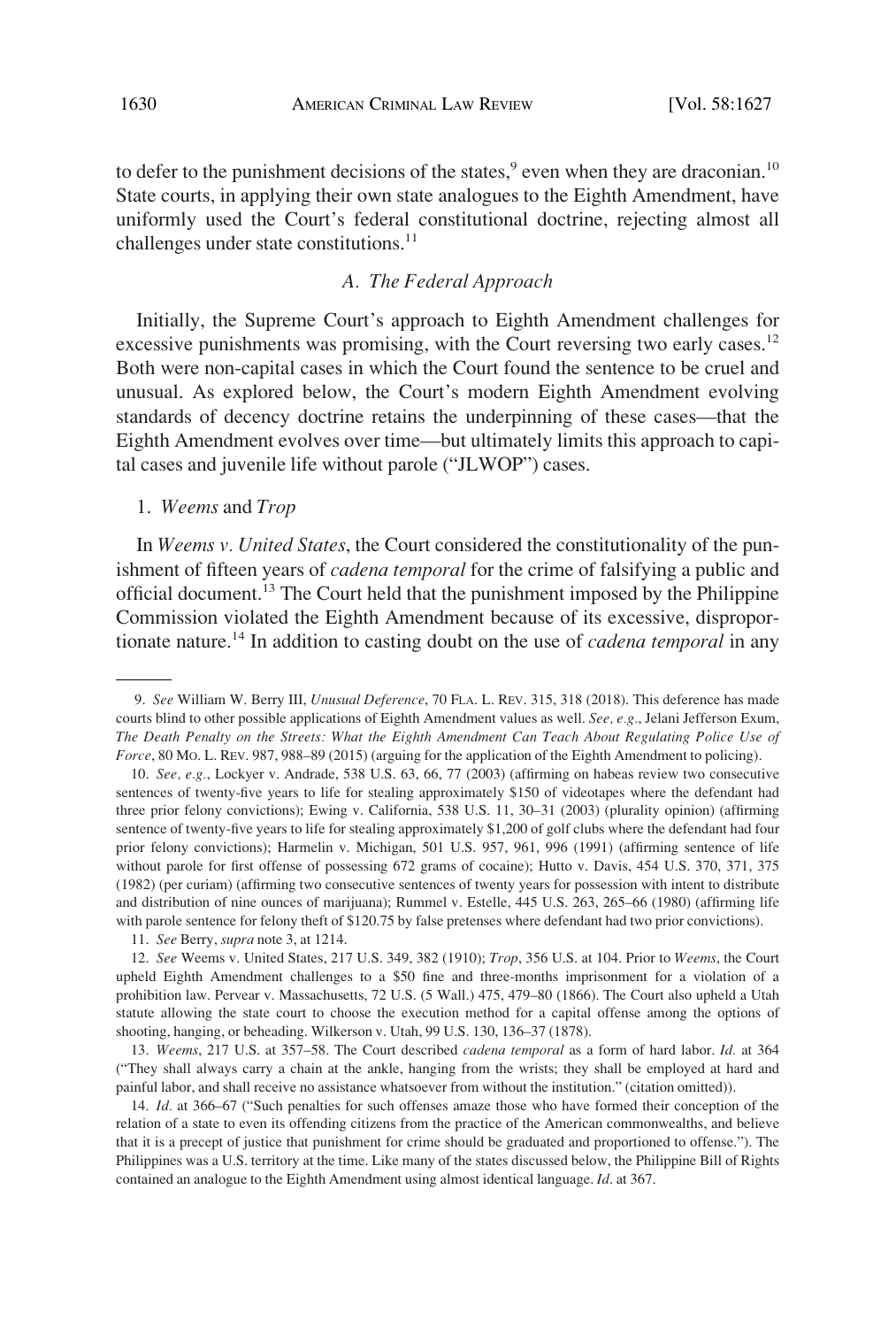<span id="page-4-0"></span>situation, the Court established that the meaning of the Eighth Amendment was not fixed,<sup>15</sup> but progressive,<sup>16</sup> and could shift over time to account for growth in societal understanding of dignity.<sup>17</sup>

Nearly fifty years later, in *Trop v. Dulles*, the Court followed *Weems* and its analysis in striking down another non-capital punishment under the Eighth Amendment.<sup>18</sup> The Court held that denationalization was an excessive punishment for the crime of treason.<sup>19</sup> The decision again showed that non-capital punishments are subject to the Eighth Amendment.

*Trop* also cemented the Court's explanation in *Weems* that the Eighth Amendment evolves over time.<sup>20</sup> In establishing that the Eighth Amendment "must draw its meaning from the evolving standards of decency that mark the progress of a maturing society,"21 the Court in *Trop* set the foundation for its evolving standards of decency doctrine by which it would evaluate "different" punishments.<sup>22</sup>

2. Differentness and the Evolving Standards

Under its evolving standards of decency doctrine, the Court has employed a two-part test—one part objective and the other subjective—to determine whether a punishment violates the Eighth Amendment. The first part of the test, arguably a proxy for unusualness, explores majoritarian, objective indicia—typically state statutes—to determine whether the punishment is still constitutional.<sup>23</sup> Where the

<sup>15.</sup> *Id.* at 373 ("Legislation, both statutory and constitutional, is enacted, it is true, from an experience of evils, but its general language should not, therefore, be necessarily confined to the form that evil had theretofore taken. Time works changes, brings into existence new conditions and purposes. Therefore a principle to be vital must be capable of wider application than the mischief which gave it birth. This is peculiarly true of constitutions.").

<sup>16.</sup> *Id.* at 378 ("The clause of the Constitution in the opinion of the learned commentators may be therefore progressive, and is not fastened to the obsolete but may acquire meaning as public opinion becomes enlightened by a humane justice." (citation omitted)).

<sup>17.</sup> *Id.* at 373 (explaining that if the Eighth Amendment did not change over time, "[i]ts general principles would have little value and be converted by precedent into impotent and lifeless formulas" in that "[r]ights declared in words might be lost in reality"); *see also* Ryan, *supra* note 8, at 2148.

<sup>18. 356</sup> U.S. 86, 102–03 (1958).

<sup>19.</sup> *Id.* 

<sup>20.</sup> This interpretation is apparently accurate irrespective of whether one subscribes to a living constitutionalist or an originalist method of constitutional interpretation. *See* Stinneford, *supra* note 6, at 1743 (noting that the two approaches to the Cruel and Unusual Punishments Clause "are not nearly so different as they seem").

<sup>21.</sup> *Trop*, 356 U.S. at 100–01 (noting the *Weems* Court's recognition "that the words of the [Eighth] Amendment are not precise, and that their scope is not static").

<sup>22.</sup> I have argued elsewhere that the evolving standards have moved far beyond what the Court has been willing to recognize to date. William W. Berry III, *Evolved Standards, Evolving Justices? The Case for a Broader Application of the Eighth Amendment*, 96 WASH. U. L. REV. 105, 109–11 (2018).

<sup>23.</sup> *See id.* at 117. While this part of the approach seems contrary to protecting individual rights against the overreach of majoritarian legislatures, the Court has used similar state-counting approaches in other constitutional tests. *See* Corinna Barrett Lain, *The Unexceptionalism of "Evolving Standards*,*"* 57 UCLA L. REV. 365, 367–70 (2009); *see also* Aliza Cover, *Cruel and Invisible Punishment: Redeeming the Counter-Majoritarian Eighth Amendment*, 79 BROOK. L. REV. 1141, 1144–46 (2014) (arguing for an Eighth Amendment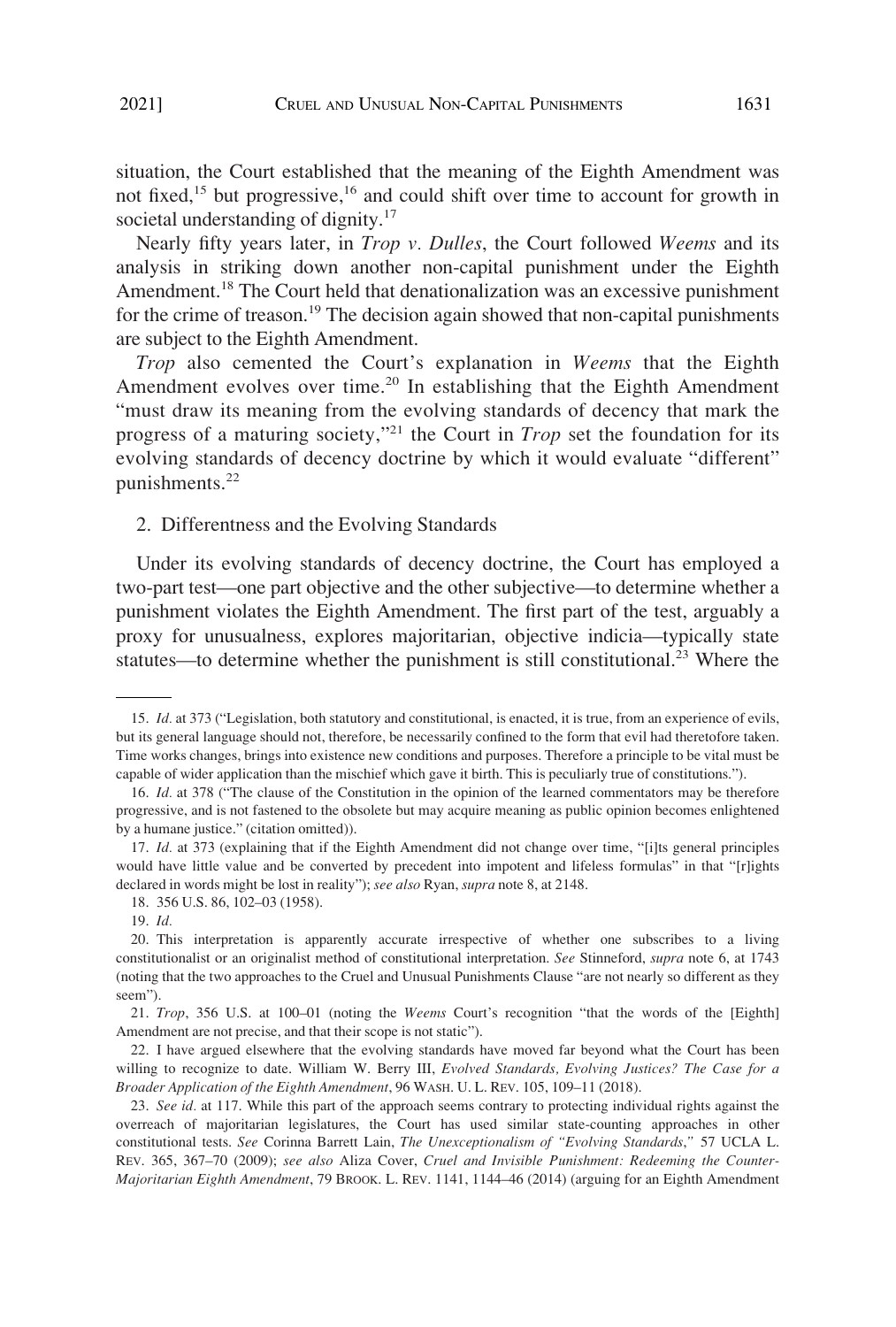Court has found that thirty or more states have abandoned a punishment practice, the Court has concluded that the practice violates the objective prong of the evolving standards of decency. $^{24}$ 

In the second part of the test, arguably a proxy for cruelty, the Court's own subjective judgment is "brought to bear."25 The Court assesses the proportionality of the punishment by assessing whether one or more of the purposes of punishment retribution, deterrence, incapacitation, or rehabilitation—justify the imposition of the punishment.<sup>26</sup> If none of the purposes of punishment justify the imposition of the punishment, it violates the second prong of the evolving standards of decency test. $27$ 

The Court has used the Eighth Amendment evolving standards of decency test to proscribe death sentences of intellectually disabled offenders<sup>28</sup> and juvenile offenders,<sup>29</sup> as well as death sentences for rape,<sup>30</sup> child rape,<sup>31</sup> and some felony murders.<sup>32</sup> In addition, the Court more recently has found that mandatory JLWOP sentences violate the evolving standards of decency.<sup>33</sup>

The Court, however, only applies the evolving standards to crimes that are "different."34 For "non-different" crimes, it applies an almost insurmountable gross disproportionality standard.<sup>35</sup> The Court initially determined that "death is

24. *See, e.g.*, Atkins v. Virginia, 536 U.S. 304, 313–15 (2002) (thirty-three states); *Roper*, 543 U.S. at 564 (thirty states); Enmund v. Florida, 458 U.S. 782, 792–93 (1982) (forty-two states).

25. *Coker*, 433 U.S. at 597; Berry, *supra* note 22, at 117–18.

26. *See, e.g.*, *Atkins*, 536 U.S. at 321; *Roper*, 543 U.S. at 571–72; Kennedy v. Louisiana, 554 U.S. 407, 441– 46 (2008). Typically, in capital cases, the only relevant purposes of punishment are retribution and deterrence. *See* William W. Berry III, *Ending Death by Dangerousness: A Path to the De Facto Abolition of the Death Penalty*, 52 ARIZ. L. REV. 889, 903–04 (2010) (arguing that incapacitation should not be a justification for the death penalty). *But see* Meghan J. Ryan, *Death and Rehabilitation*, 46 U.C. DAVIS L. REV. 1231, 1243–45 (2013) (proposing a rethinking of the relationship between rehabilitation and the death penalty).

27. *See, e.g.*, *Atkins*, 536 U.S. at 321; *Roper*, 543 U.S. at 571–72; *Kennedy*, 554 U.S. at 441–46.

32. *See* Enmund v. Florida, 458 U.S. 782, 784–85, 801 (1982) (striking down a felony murder conviction for a getaway driver accomplice as excessive under the Eighth Amendment). *But see* Tison v. Arizona, 481 U.S. 137, 158 (1987) (finding that the imposition of capital punishment for felony murder on accomplices who did not possess intent to kill was not inherently unconstitutional).

33. Miller v. Alabama, 567 U.S. 460, 465 (2012) (homicide); Graham v. Florida, 560 U.S. 48, 82 (2010) (nonhomicide).

34. *See* Barkow, *supra* note 1, at 1146–49 (acknowledging the Court's different treatment of capital cases); Douglas A. Berman, *A Capital Waste of Time? Examining the Supreme Court's "Culture of Death*,*"* 34 OHIO N. U. L. REV. 861, 871–72 (2008) (distinguishing between capital and non-capital sentencing systems).

35. *See supra* text accompanying note 10.

model that accords more value to individual rights); William W. Berry III, *Eighth Amendment Presumptions: A Constitutional Framework for Curbing Mass Incarceration*, 89 S. CAL. L. REV. 67, 75 (2015) (same). The Court has also looked at jury verdicts, *Coker v. Georgia*, 433 U.S. 584, 596–97 (1977) (plurality opinion), as well as the direction of state legislative change and international norms, *Roper v. Simmons*, 543 U.S. 551, 565–68, 575–78 (2005), in its analysis of objective indicia. For a discussion on the use of international norms in American law, see David Fontana, *Refined Comparativism in Constitutional Law*, 49 UCLA L. REV. 539 (2001).

<sup>28.</sup> *Atkins*, 536 U.S. at 321.

<sup>29.</sup> *Roper*, 543 U.S. at 568.

<sup>30.</sup> *Coker*, 433 U.S. at 597.

<sup>31.</sup> *Kennedy*, 554 U.S. at 421.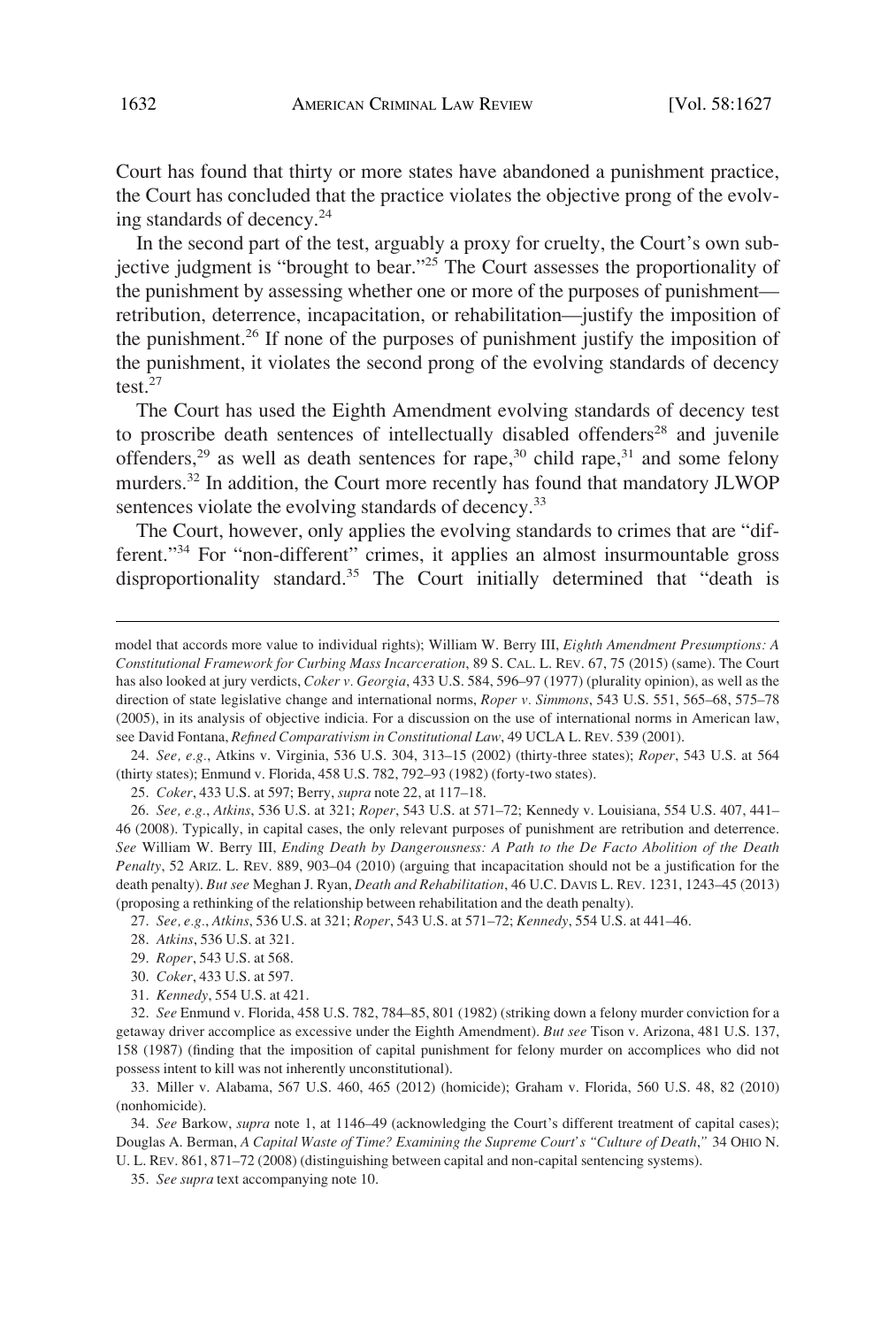<span id="page-6-0"></span>different"<sup>36</sup> because it is the most severe punishment and is an irrevocable punishment.37 As such, the death penalty has received the heightened constitutional scrutiny accorded by the evolving standards of decency.38 In non-capital cases, the Court has applied a much lower standard, as discussed below.<sup>39</sup> And after four decades of a bright line between capital and non-capital cases, the Court decided that juveniles were also different, expanding the application of the evolving standards of decency doctrine to JLWOP cases.<sup>40</sup>

#### 3. Non-Capital, Non-JLWOP Cases

Despite its holdings in *Weems* and *Trop*, the Court's application of the Eighth Amendment to non-capital, non-JLWOP cases since *Furman* has been narrow, and has resulted in finding that almost all punishments satisfy the requirements of the Constitution. In *Rummel v. Estelle*, the Court upheld a Texas recidivist statute that sentenced the defendant to a mandatory life-with-parole sentence despite the defendant's crimes involving a total of approximately \$230 stolen over three offenses.41 The crime at issue involved obtaining \$120.75 by false pretenses, but the Court found that the life sentence was not grossly disproportionate to the crime, noting the possibility that the defendant could receive parole in twelve years.<sup>42</sup>

Similarly, in *Hutto v. Davis*, the Court upheld a sentence of forty years and a \$20,000 fine under Virginia law for possession with intent to distribute, and the

38. The unfortunate consequence of according death higher scrutiny is the diminishment of any scrutiny at all for non-capital cases. *See infra* Section IV.A.2.

<sup>36.</sup> Justice Brennan's concurrence in *Furman v. Georgia* is apparently the origin of the Court's "death is different" capital jurisprudence. 408 U.S. 238, 286 (1972) (Brennan, J., concurring) ("Death is a unique punishment in the United States."); *see also* Lockett v. Ohio, 438 U.S. 586, 604–05 (1978) (plurality opinion) (stating that death is qualitatively and profoundly different from other penalties); Carol S. Steiker & Jordan M. Steiker, *Sober Second Thoughts: Reflections on Two Decades of Constitutional Regulation of Capital Punishment*, 109 HARV. L. REV. 355, 370 (1995) (crediting Justice Brennan as the originator of this line of argument); Jeffrey Abramson, *Death-Is-Different Jurisprudence and the Role of the Capital Jury*, 2 OHIO ST. J. CRIM. L. 117, 117–18 (2004) (discussing the Court's death-is-different jurisprudence and requesting additional procedural safeguards "when humans play at God").

<sup>37.</sup> *See, e.g.*, Ring v. Arizona, 536 U.S. 584, 616–17 (2002) (Breyer, J., concurring) (noting that because "death is not reversible," DNA evidence that the convictions of numerous persons on death row are "unreliable" is especially alarming); Spaziano v. Florida, 468 U.S. 447, 460 n.7 (1984) ("[T]he death sentence is unique in its severity and in its irrevocability . . . ."), *overruled on other grounds by* Hurst v. Florida, 577 U.S. 92 (2016); Woodson v. North Carolina, 428 U.S. 280, 287 (1976) (plurality opinion) (distinguishing the death penalty as "unique and irreversible"); Gregg v. Georgia, 428 U.S. 153, 187 (1976) (plurality opinion) ("There is no question that death as a punishment is unique in its severity and irrevocability." (citations omitted)).

<sup>39.</sup> *See* Barkow, *supra* note 1, at 1146; Berman, *supra* note 34, at 871–72.

<sup>40.</sup> *See* Miller v. Alabama, 567 U.S. 460, 465 (2012) (holding that a mandatory JLWOP sentence violates the Eighth Amendment's prohibition on cruel and unusual punishments); Graham v. Florida, 560 U.S. 48, 82 (2010) (holding that a JLWOP sentence for a nonhomicide juvenile offender is inconsistent with basic principles of decency). For a further discussion on *Graham*, see William W. Berry III, *More Different than Life, Less Different than Death: The Argument for According Life Without Parole Its Own Category of Heightened Review Under the Eighth Amendment After* Graham v. Florida, 71 OHIO ST. L.J. 1109 (2010).

<sup>41. 445</sup> U.S. 263, 265–66 (1980).

<sup>42.</sup> *Id.* at 280–81.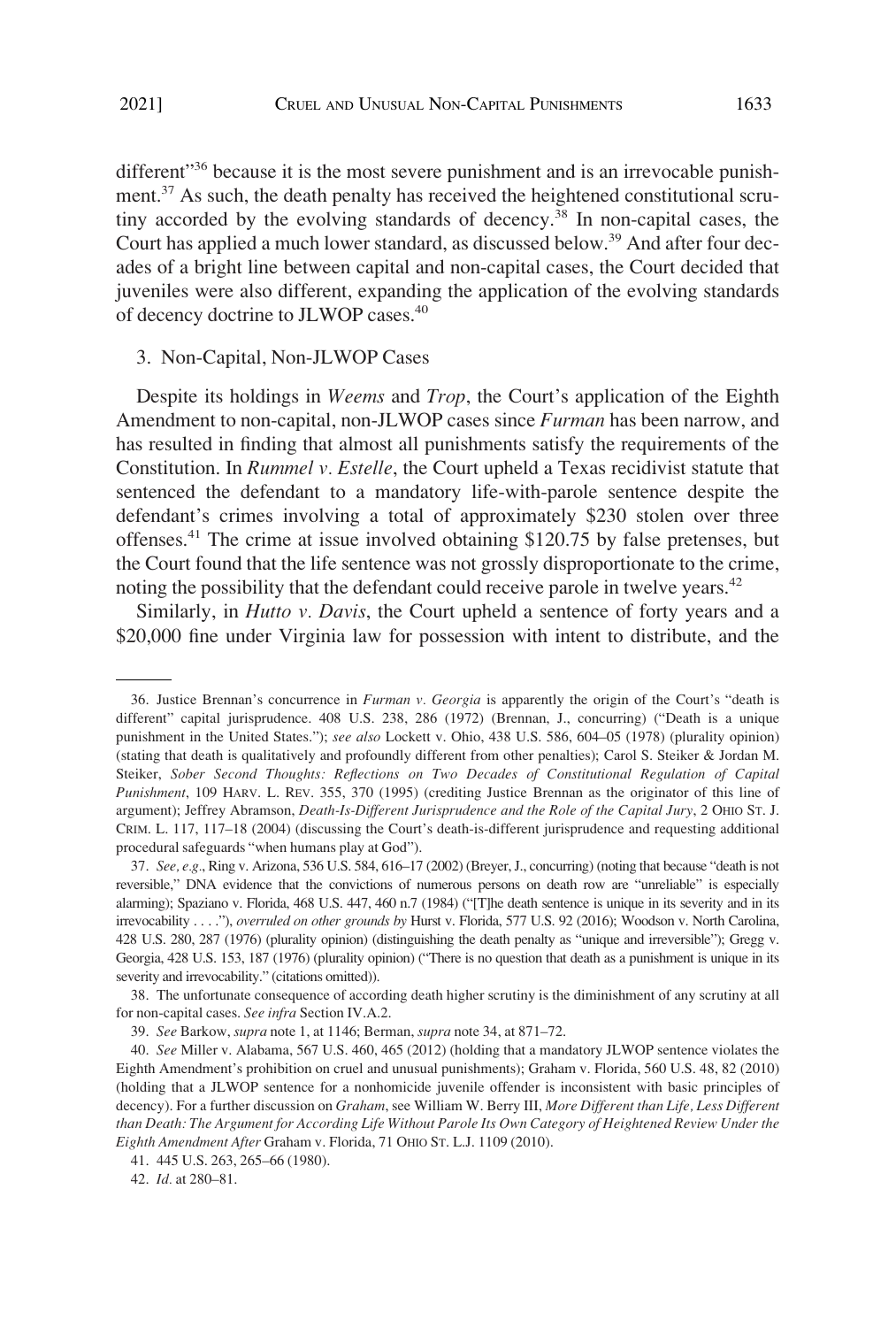distribution of, nine ounces of marijuana.<sup>43</sup> Relying on *Rummel*, the Court held that Hutto's sentence did not violate the Eighth Amendment and was not grossly disproportionate to his crime.<sup>44</sup> Justice Powell concurred in the judgment, despite finding Hutto's sentence to be disproportionate, because, in his view, *Rummel* controlled the outcome.<sup>45</sup>

In *Solem v. Helm*, the Court attempted to broaden the gross disproportionality inquiry under the Eighth Amendment, finding that a punishment of life without parole for the crime of uttering a no-account check for \$100 under South Dakota's recidivist statute was unconstitutional.<sup>46</sup> The Court's analysis began by emphasizing the importance of proportionality as a core principle of the Eighth Amendment.<sup>47</sup> Consistent with the differentness principle, the Court nonetheless emphasized the deference to be accorded to states in non-capital sentencing.48 The *Solem* Court then articulated a three-part test to assess the proportionality of a punishment:

[A] court's proportionality analysis under the Eighth Amendment should be guided by objective criteria, including (i) the gravity of the offense and the harshness of the penalty; (ii) the sentences imposed on other criminals in the same jurisdiction; and (iii) the sentences imposed for commission of the same crime in other jurisdictions.49

Applying these concepts, the Court held that Helm's sentence violated the Eighth Amendment because it was a far less severe crime than others for which the punishment—the most serious other than death—had been applied.<sup>50</sup> Even with the recidivist premium, the Court found that the punishment of life without parole for passing a bad check was grossly disproportionate.<sup>51</sup>

Less than a decade later, however, the Court substantially narrowed its decision in *Solem*, moving back toward the trajectory of *Rummel*. In *Harmelin v. Michigan*, the Court upheld a mandatory sentence of life without parole for a first-time offense of possession of  $672$  grams of cocaine.<sup>52</sup> In a 5-4 decision, the Justices in the majority splintered on the reasoning for the decision.<sup>53</sup> In a clear attempt to narrow *Solem*, Justice Scalia, joined by Chief Justice Rehnquist, held that the Eighth

53. *Id.* at 961.

<sup>43. 454</sup> U.S. 370, 370–72 (1982) (per curiam).

<sup>44.</sup> *Id.* at 372–75.

<sup>45.</sup> *Id.* at 375 (Powell, J., concurring).

<sup>46. 463</sup> U.S. 277, 281–82, 303 (1983). The defendant had six prior felony convictions. *Id.* at 279–80.

<sup>47.</sup> *Id.* at 284–90 ("In sum, we hold as a matter of principle that a criminal sentence must be proportionate to the crime for which the defendant has been convicted.").

<sup>48.</sup> *Id.* at 290 ("Reviewing courts, of course, should grant substantial deference to the broad authority that legislatures necessarily possess in determining the types and limits of punishments for crimes, as well as to the discretion that trial courts possess in sentencing convicted criminals.").

<sup>49.</sup> *Id.* at 292.

<sup>50.</sup> *Id.* at 296–300.

<sup>51.</sup> *Id.* at 303.

<sup>52. 501</sup> U.S. 957, 961, 996 (1991).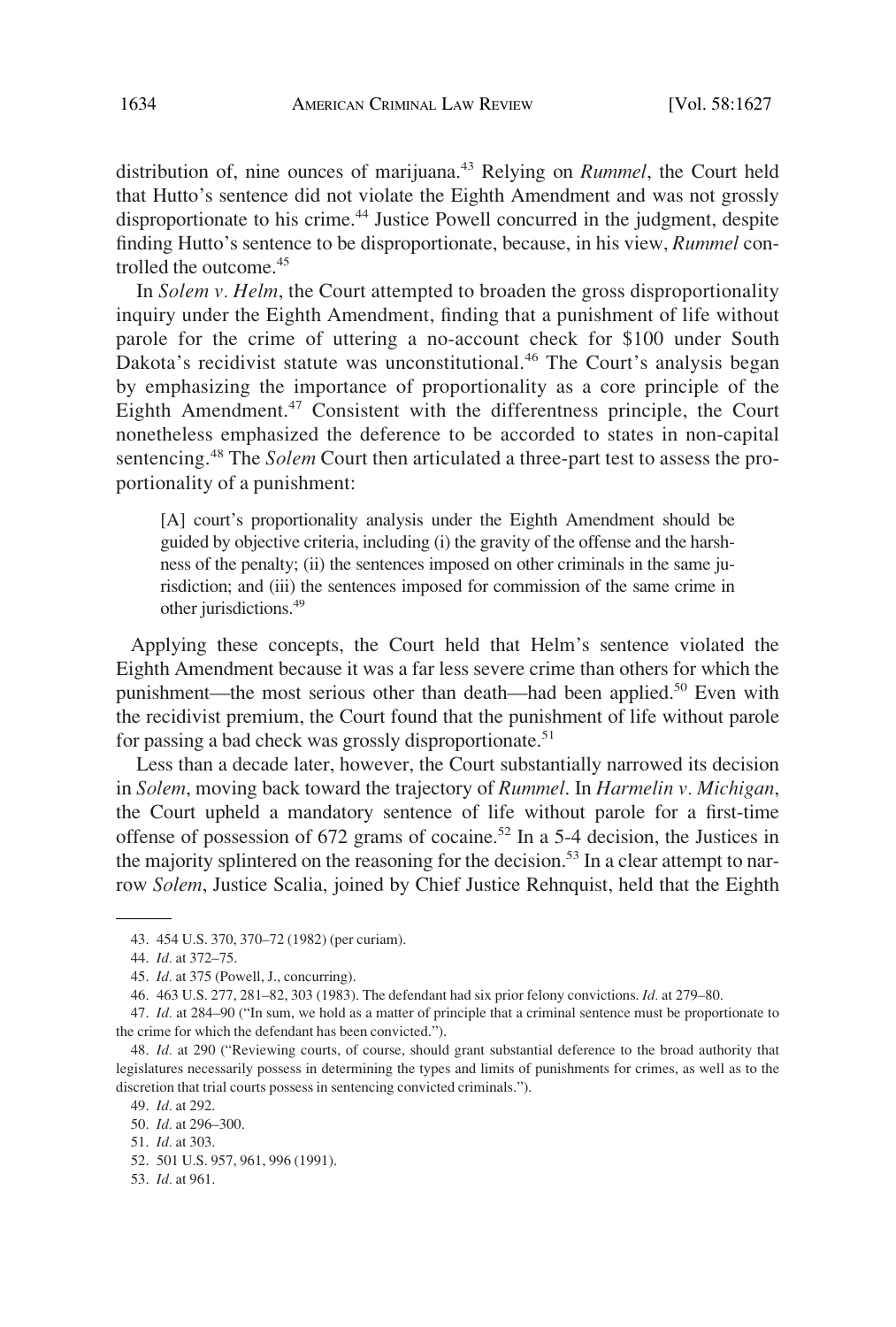Amendment does not contain a proportionality guarantee, and therefore Harmelin's sentence could not be unconstitutionally disproportionate.<sup>54</sup> In contrast, Justices Kennedy, Souter, and O'Connor found that the Eighth Amendment has a proportionality guarantee, but that Harmelin's sentence was nonetheless proportionate in light of the deference accorded to states in non-capital sentencing.<sup>55</sup> Justice Kennedy determined that the *Solem* three-part analysis remained useful, but a reviewing court should consider the second and third factors—that is, the intra- and inter-jurisdictional analyses—only if "a threshold comparison of the crime committed and the sentence imposed leads to an inference of gross disproportionality."<sup>56</sup>

Justice Kennedy described the tools for the *Solem* analysis as including the following ideas:

The first of these principles is that the fixing of prison terms for specific crimes involves a substantive penological judgment that, as a general matter, is "properly within the province of legislatures, not courts." . . . The second principle is that the Eighth Amendment does not mandate adoption of any one penological theory. . . . Third, marked divergences both in underlying theories of sentencing and in the length of prescribed prison terms are the inevitable, often beneficial, result of the federal structure. . . . The fourth principle at work in our cases is that proportionality review by federal courts should be informed by "objective factors to the maximum possible extent." . . . [These factors] inform the final one: The Eighth Amendment does not require strict proportionality between crime and sentence. Rather, it forbids only extreme sentences that are "grossly disproportionate" to the crime.<sup>57</sup>

The import of this framing has been a return to *Rummel*, where there is a strong presumption that non-capital punishments are constitutional, no matter how disproportionate.<sup>58</sup>

Two cases in 2003 underscored this presumption of constitutionality. In *Lockyer v. Andrade*, the Court affirmed two consecutive sentences of twenty-five years to life for stealing approximately \$150 of videotapes where the defendant had three prior felony convictions.59 Similarly, in *Ewing v. California*, the Court affirmed a

<sup>54.</sup> *Id.* at 961, 965.

<sup>55.</sup> *Id.* at 996–1001 (Kennedy, J., concurring).

<sup>56.</sup> *Id.* at 1005.

<sup>57.</sup> *Id.* at 998–1001 (internal citations omitted). In the Court's usage, gross disproportionality thus means that the sentence imposed is grossly excessive in light of the criminal actions of the defendant and the applicable purposes of punishments, including utilitarian purposes. *See* Alice Ristroph, *Proportionality as a Principle of Limited Government*, 55 DUKE L.J. 263, 271 (2005) (developing a robust conception of "political proportionality" and explaining that proportionality can be broader than the retributive concept of "just deserts"). *But see* John F. Stinneford, *Rethinking Proportionality Under the Cruel and Unusual Punishments Clause*, 97 VA. L. REV. 899, 961 (2011) (arguing that Eighth Amendment conceptions of proportionality should be based only on just deserts retribution in light of its original meaning).

<sup>58.</sup> For an argument that *Harmelin* was wrongly decided, see Berry, *supra* note 9, at 328–30.

<sup>59. 538</sup> U.S. 63, 66, 77 (2003).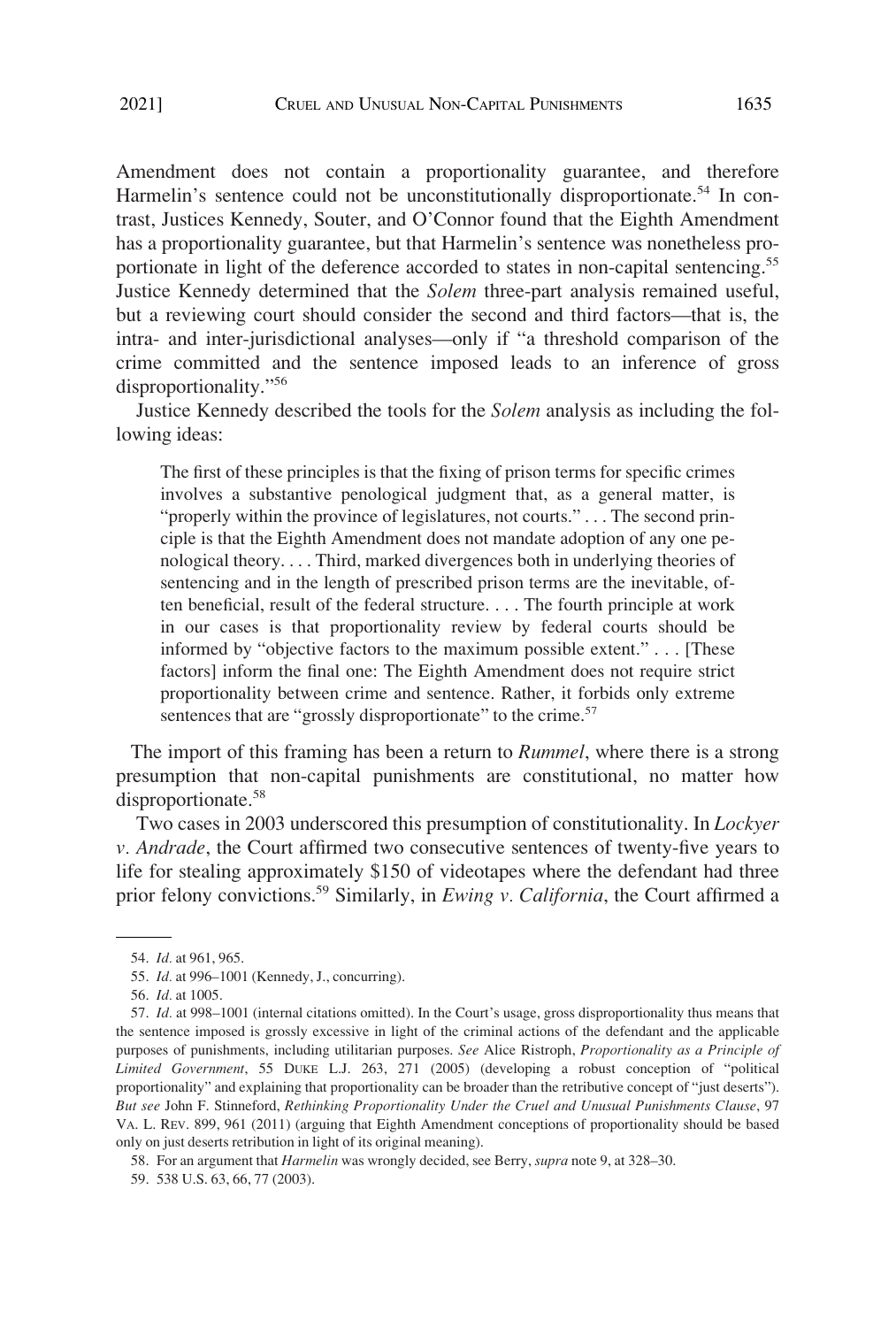<span id="page-9-0"></span>sentence of twenty-five years to life for stealing approximately \$1,200 of golf clubs where the defendant had four prior felony convictions.<sup>60</sup> Importantly, the Court upheld three strikes laws in finding that neither sentence was grossly disproportionate under the Eighth Amendment.<sup>61</sup>

## *B. State Analogues*

The Eighth Amendment does not offer the only path for challenging disproportionate non-capital, non-JLWOP punishments. Most states have state constitutional analogues to the Eighth Amendment that place, in theory, some restriction on the power of the state to punish.<sup>62</sup>

Eleven states use identical language to the Eighth Amendment, proscribing "cruel and unusual" punishments in their state constitutions.<sup>63</sup> Another thirteen states have adopted the "cruel and unusual" language and supplement it with additional requirements.64 Other state constitutions contain a disjunctive constitutional analogue that proscribes cruel *or* unusual punishments.<sup>65</sup> And six states proscribe cruel, but not unusual, punishments in their respective state constitutions.<sup>66</sup>

The overwhelming majority of states—forty—follow the Supreme Court's approach in the cases described above, applying a gross disproportionality standard

63. These states are Arizona, Colorado, Georgia, Idaho, New Mexico, New York, Ohio, Tennessee, Utah, Virginia, and Wisconsin. Berry, *supra* note 3, at 1252.

64. Indiana, Maine, New Hampshire, Oregon, and West Virginia, for instance, add a proportionality requirement. *Id.* at 1252–53. Florida explicitly incorporates the Eighth Amendment into its state constitution. *Id.*  Louisiana adds excessive punishments as well. *Id.* Montana adds a dignity requirement. *Id.* Iowa, Missouri, and Nebraska make "punishments" singular. *Id.* Alaska adds the purposes of punishment to its state constitutional analogue. *Id.* New Jersey adds its own special death penalty rule. *Id.* 

65. These states include Alabama, Arkansas, California, Hawaii, Kansas, Massachusetts, Michigan, Minnesota, Mississippi, Nevada, North Carolina, North Dakota, Oklahoma, South Carolina, Texas, and Wyoming. *Id.* Of these, South Carolina adds a corporal punishment provision. *Id.* California, Michigan, and Minnesota add a combination of the evolving standards with the gross disproportionality standard, allowing for subjective consideration in addition to objective consideration. *Id.* 

<sup>60. 538</sup> U.S. 11, 30–31 (2003) (plurality opinion).

<sup>61.</sup> Three strikes laws punish recidivists by imposing a life sentence for a third felony conviction. *See Lockyer*, 538 U.S. at 67–68; *Ewing*, 538 U.S. at 24–26.

<sup>62.</sup> *See* ALA. CONST. art. I, § 15; ALASKA CONST. art. I, § 12; ARIZ. CONST. art. II, § 15; ARK. CONST. art. II, § 9; CAL. CONST. art. I, § 17; COLO. CONST. art. II, § 20; CONN. CONST. art. I, § 8; DEL. CONST. art. I, § 11; FLA. CONST. art. I, § 17; GA. CONST. art. I, § 1, para. XVII; HAW. CONST. art. I, § 12; IDAHO CONST. art. I, § 6; ILL. CONST. art. I, § 11; IND. CONST. art. I, § 16; IOWA CONST. art. I, § 17; KAN. CONST. BILL OF RIGHTS § 9; KY. CONST. § 17; LA. CONST. art. I, § 20; ME. CONST. art. I, § 9; MD. CONST. DECLARATION OF RIGHTS art. 16; MASS. CONST. pt. 1, art. XXVI; MICH. CONST. art. I, § 16; MINN. CONST. art. I, § 5; MISS. CONST. art. III, § 28; MO. CONST. art. I, § 21; MONT. CONST. art. II, § 22; NEB. CONST. art. I, § 9; NEV. CONST. art. I, § 6; N.H. CONST. pt. 1, art. XXXIII; N.J. CONST. art. I, para. 12; N.M. CONST. art. II, § 13; N.Y. CONST. art I, § 5; N.C. CONST. art. I, § 27; N.D. CONST. art. I, § 11; OHIO CONST. art. I, § 9; OKLA. CONST. art. II, § 9; OR. CONST. art. I, § 16; PA. CONST. art. I, § 13; R.I. CONST. art. I, § 8; S.C. CONST. art. I, § 15; TENN. CONST. art. I, § 16; TEX. CONST. art. I, § 13; UTAH CONST. art. I, § 9; VA. CONST. art. I, § 9; WASH. CONST. art. I, § 14; W. VA. CONST. art. III, § 5; WIS. CONST. art. I, § 6; WYO. CONST. art. I, § 14.

<sup>66.</sup> These states are Delaware, Kentucky, Pennsylvania, Rhode Island, South Dakota, and Washington. *Id.* at 1254.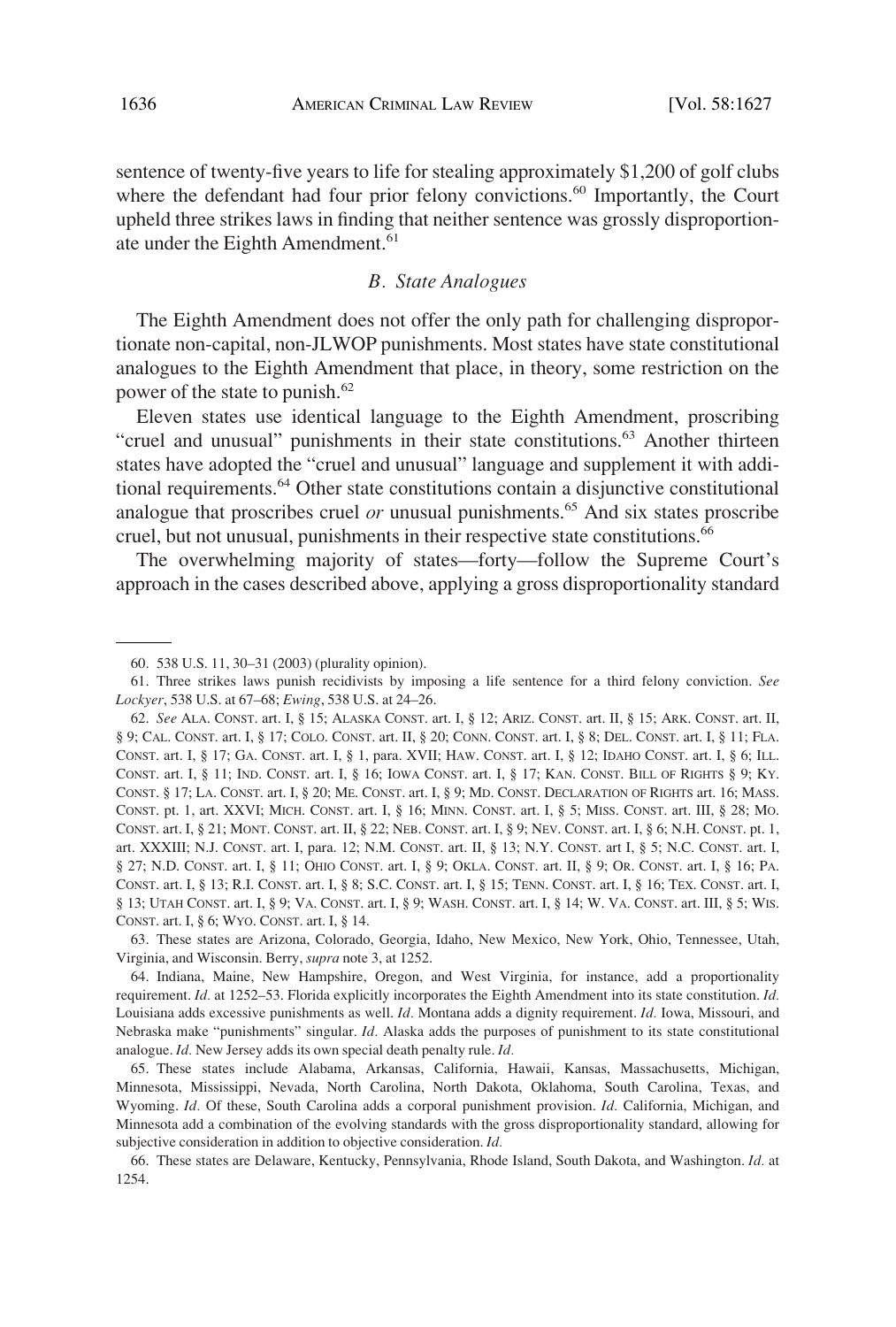<span id="page-10-0"></span>to determine constitutionality under the state constitution. $67$  In these jurisdictions, the state and federal constitutional provisions are indistinguishable in their application despite the linguistic differences that exist in many cases.<sup>68</sup> The ten states that adopt their own analysis under their respective state constitutions incorporate elements of Supreme Court doctrine or concepts of proportionality in most cases, but they use analysis beyond the Court's *Solem* and *Harmelin* decisions.69

Whether under the Eighth Amendment or its state analogues, it is clear that the ability to make a valid constitutional claim of disproportionality in a non-capital, non-juvenile case remains a difficult proposition. Nonetheless, state courts have, in some cases, held that non-capital punishments are unconstitutionally disproportionate. The next Part explores these decisions before the Article assesses what hints they might offer for successful strategies for future challenges under the Eighth Amendment or state constitutional analogues.

## II. CRUEL AND UNUSUAL NON-CAPITAL STATE PUNISHMENTS

Of the three non-capital, non-JLWOP punishments overturned by the Court under the Eighth Amendment, only one—*Solem*—involved a state punishment.<sup>70</sup> There have been a small number of state court decisions finding that punishments have violated the Eighth Amendment or separate state constitutional provisions. This Part will compare the approaches of states that adopt the Eighth Amendment to those that do not.

#### *A. States Adopting the Eighth Amendment Approach*

In attempting to extrapolate possible applications of these decisions, it is helpful to note whether the state uses a separate analysis under its state constitution or simply tracks the Supreme Court's analysis under the Eighth Amendment. The cases in this Section—from courts in Arizona, Indiana, Louisiana, and Rhode Island generally do not add any separate state constitutional analysis beyond the Eighth Amendment to the assessment of punishments.

## 1. Arizona

Arizona views its state constitutional analogue to the Eighth Amendment as identical in scope to the Eighth Amendment.<sup>71</sup> As with most jurisdictions, Arizona has found almost all punishments in its state constitutional.<sup>72</sup>

<sup>67.</sup> *Id.* at 1252–54.

<sup>68.</sup> *Id.* at 1252.

<sup>69.</sup> These states are Alaska, California, Connecticut, Illinois, Michigan, Minnesota, New Jersey, Oregon, Washington, and West Virginia. *Id.* at 1252–54.

<sup>70.</sup> Technically, *Robinson v. California* was also an Eighth Amendment violation, but the Court's decision focused on the behavior punished—addiction—as the basis for its decision. 370 U.S. 660, 667 (1962). The Constitution does not allow punishment for a state of being; criminal law must punish a specific criminal act. *Id.*  at 666.

<sup>71.</sup> State v. Davis, 79 P.3d 64, 68 (Ariz. 2003) (en banc).

<sup>72.</sup> *See* Berry, *supra* note 3, at 1215.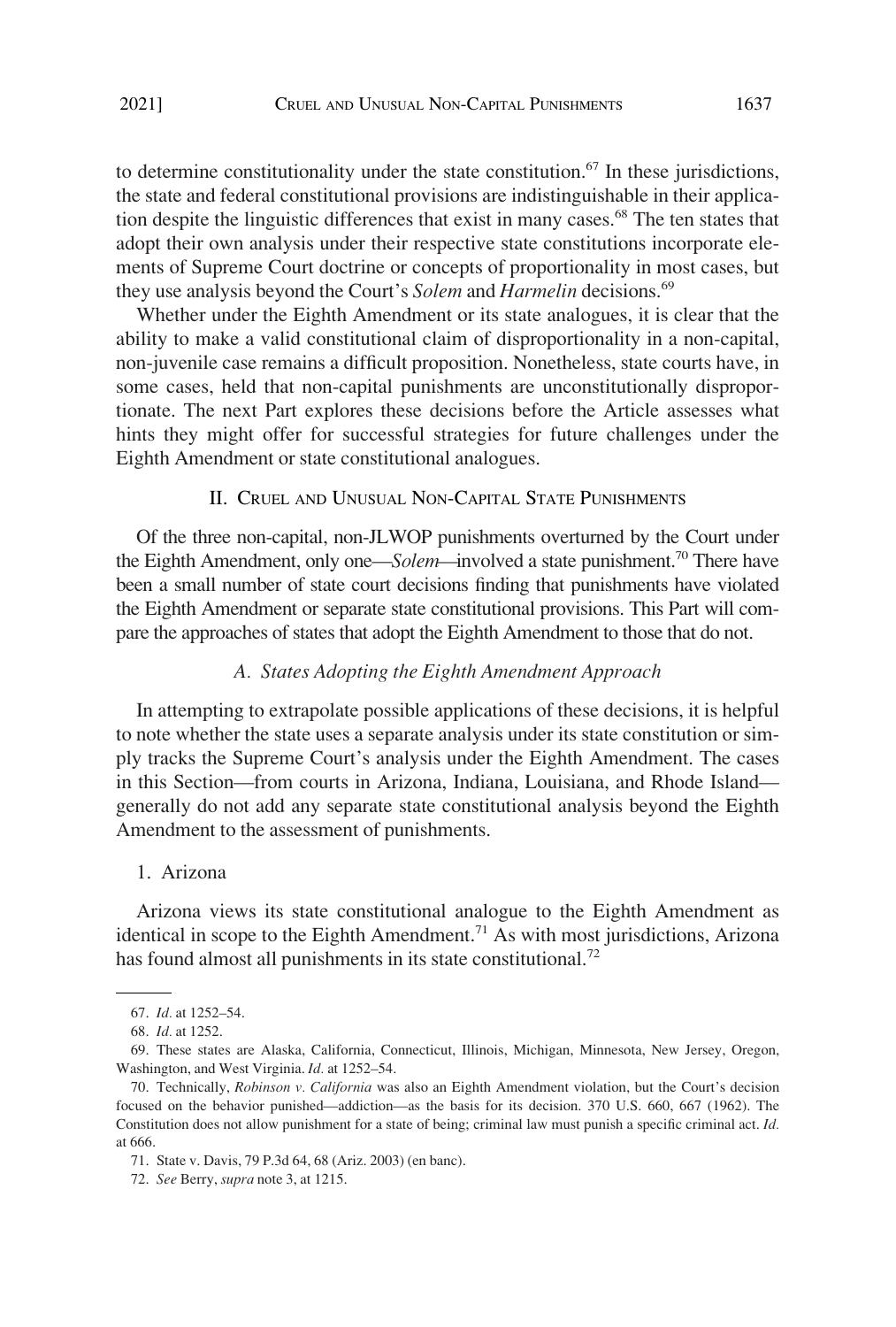There have been two notable exceptions, however. In *State v. Bartlett*, the Arizona Supreme Court applied the *Harmelin* decision to strike down a forty-year sentence without possibility of parole for two acts of statutory rape.<sup>73</sup> The twentythree-year-old defendant had engaged in two acts of consensual sex with fourteenyear-old girls.<sup>74</sup> The trial court imposed consecutive mandatory sentences of fifteen and twenty-five years, but the Arizona Supreme Court found the sentences to be grossly disproportionate under the Eighth Amendment.<sup>75</sup> In particular, the court found the absence of violence or any threat of violence as well as the defendant's lack of a prior criminal record as facts that minimized the severity of the crime.<sup>76</sup> The court also conducted an intra- and inter-jurisdictional comparative analysis and found that the defendant's sentence was comparatively disproportionate.<sup>77</sup>

*State v. Davis* involved facts similar to *Bartlett*, with the defendant, a twentyyear-old, sentenced to fifty-two years in prison without possibility of parole for having sex with two post-pubescent girls aged thirteen and fourteen.<sup>78</sup> As in *Bartlett*, the sentences were consecutive mandatory sentences.79 The *Davis* court held that the sentence imposed violated the Eighth Amendment because it was grossly disproportionate for similar reasons to *Bartlett*. 80 The Arizona Supreme

76. *Id.* at 828–29. As described by the *Davis* court, the complete list of relevant factors included:

(a) the absence of either the threat or the commission of violence to induce the victims to engage in sex; (b) the victims' willing participation in the acts; (c) Bartlett's lack of a criminal record, including any crime against children; (d) his immaturity; (e) the sociological fact that "sexual conduct among post-pubescent teenagers is not uncommon"; and (f) the broad scope of the governing statute.

79 P.3d at 68. Indeed, the *Bartlett* court pointed out that the sentence the defendant received was more than he would have been given had he "been provoked, become violent, killed the girls, and been convicted of seconddegree murder." 830 P.2d at 829.

77. *Bartlett*, 830 P.2d at 831–32; *see also* State v. Bartlett, 792 P.2d 692, 700–03 (Ariz. 1990), *aff'd en banc*, 830 P.2d 823 (Ariz. 1992) (exploring the comparative disproportionality of the sentence in more detail).

78. 79 P.3d at 66–67. It is worth noting that the Arizona Supreme Court explicitly limited its *Bartlett* holding in *State v. DePiano*, where it upheld two consecutive seventeen-year sentences for a mother who unsuccessfully attempted to commit suicide and kill her two young sons through carbon monoxide poisoning in a closed garage. 926 P.2d 494, 495–96 (Ariz. 1996) (en banc), *overruled by* State v. Davis, 79 P.3d 64 (Ariz. 2003).

79. *Davis*, 79 P.3d at 67 (four thirteen-year sentences).

80. The court explained:

(1) Davis's sexual relations with the girls involved neither actual nor threatened violence; in each instance the girls knew what they were doing and willingly participated. Indeed, the victims sought Davis out; all acts occurred after the victims went voluntarily to Davis's home. (2) Davis does not have an adult criminal record, nor has he committed any previous crimes against children. (3) Post-pubescent sexual conduct appears to be no less common today than it was in 1990. (4) There is evidence in the record that Davis's intelligence and maturity level fell far below that of a normal young adult. (5) Like Bartlett, Davis was caught in the very broad sweep of the

<sup>73. 830</sup> P.2d 823, 824, 832 (Ariz. 1992).

<sup>74.</sup> *Id.* at 824, 827. Interestingly, the Supreme Court granted Arizona's appeal of the initial state supreme court rejection of the sentence, and then remanded in light of the *Harmelin* case which it decided during the same term. *Id.* at 824–25.

<sup>75.</sup> *Id.* at 824, 828.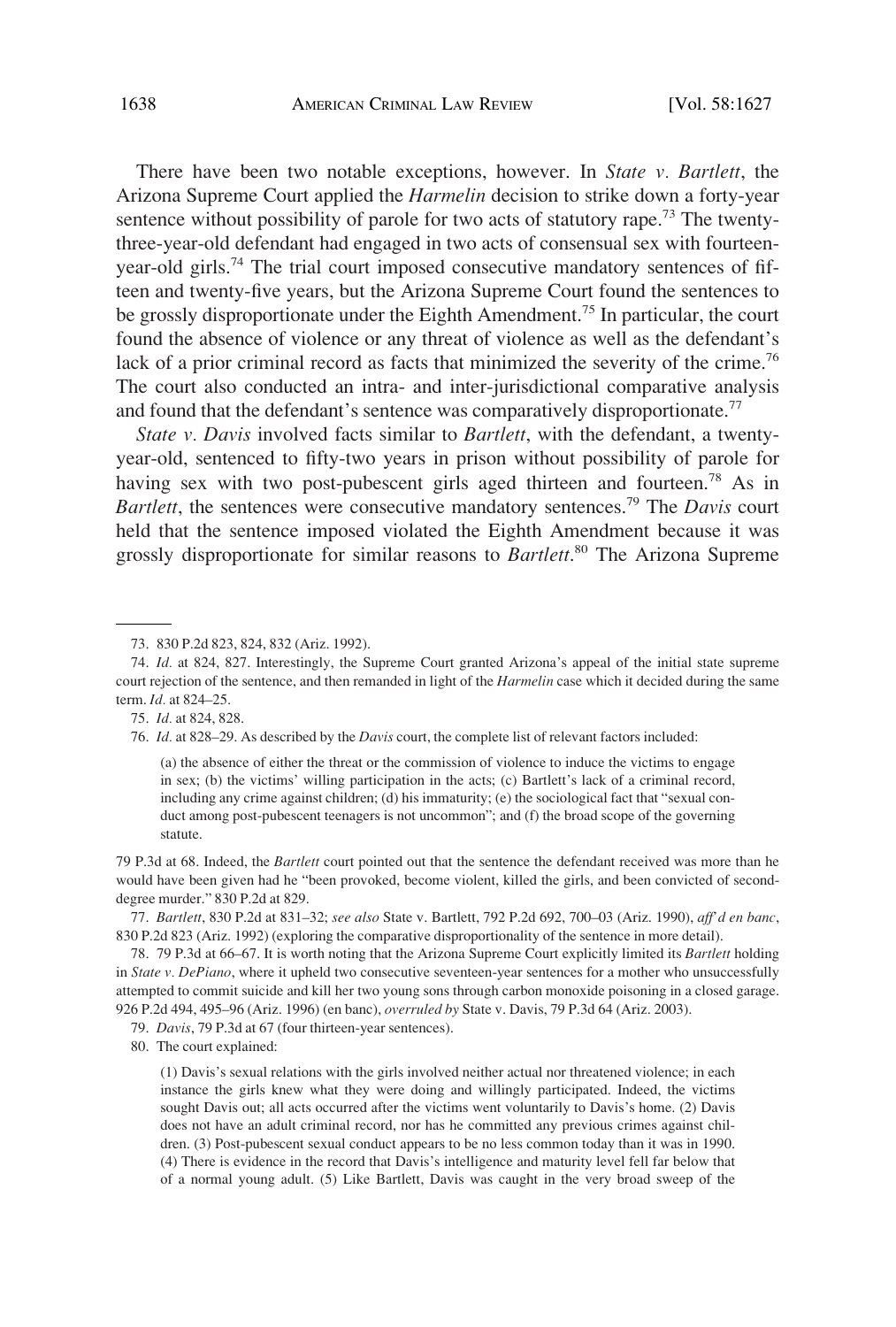<span id="page-12-0"></span>Court also conducted a similar inter- and intra-jurisdictional analysis to *Bartlett*. 81

#### 2. Indiana

Indiana's state constitution adds a proportionality requirement to an identical language analogue, but the state interprets the state constitution as identical in scope to the Eighth Amendment.<sup>82</sup> The state has almost exclusively upheld challenges under the state constitution.<sup>83</sup>

One exception is *Fointno v. State*, where the Indiana Supreme Court held that a 104-year sentence for one count of class A felony rape, three counts of class A felony criminal deviant conduct, two counts of confinement (class B felony), and one count of robbery (class B felony) was unconstitutionally excessive.<sup>84</sup> The court explained that the state constitutional provisions proscribing cruel and unusual punishments<sup>85</sup> and promoting reformation,<sup>86</sup> taken together, convey "an underlying concern" that "the State criminal justice system must afford an opportunity for rehabilitation where reasonably possible."87 In its analysis, the court cited the trial court's failure to consider mitigating evidence and the absence of "aggravated brutality."88 It is clear from the court's opinion that a long sentence for the crimes at issue would have been constitutional, but providing no opportunity for rehabilitation or release contravened the state constitution.

*Id.* at 71–72 (footnote and citation omitted).

81. *Id.* at 72–74. One other nuance the court considered was the disproportionate effect of consecutive, as opposed to concurrent, sentences. *Id.* at 74–75.

82. *See, e.g.*, Conley v. State, 972 N.E.2d 864, 879 (Ind. 2012).

83. *See id.* at 880; Dunlop v. State, 724 N.E.2d 592, 597 (Ind. 2000); Eubank v. State, 456 N.E.2d 1012, 1017–18 (Ind. 1983); Kelly v. State, 452 N.E.2d 907, 912 (Ind. 1983); Johnson v. State, 432 N.E.2d 1358, 1362 (Ind. 1982); Marts v. State, 432 N.E.2d 18, 22 (Ind. 1982); Stuck v. State, 421 N.E.2d 622, 625 (Ind. 1981); Fryback v. State, 400 N.E.2d 1128, 1133–34 (Ind. 1980); Jennings v. State, 389 N.E.2d 281, 283 (Ind. 1979); Phelps v. State, 969 N.E.2d 1009, 1021 (Ind. Ct. App. 2012); Newkirk v. State, 898 N.E.2d 473, 477–80 (Ind. Ct. App. 2008).

84. 487 N.E.2d 140, 141, 149 (Ind. 1986). The trial court had sentenced Fointno: (1) to enhanced terms of forty years for the class A felony rape and criminal deviate conduct counts, the three criminal deviate conduct counts to be served concurrently but consecutively to the rape count; (2) to two presumptive terms of ten years for the class B felony confinement counts, to be served concurrently but consecutively to the other counts; (3) to a presumptive term of ten years for the class B felony robbery count, to be served consecutively to the other counts; and (4) to an enhanced four-year term for the class D felony intimidation count, to be served consecutively to all the other sentences, for a total term of 104 years. *Id.* at 147.

85. IND. CONST. art. I, § 16 ("Excessive fines shall not be imposed. Cruel and unusual punishments shall not be inflicted.").

86. *Id.* § 18 ("The penal code shall be founded on the principles of reformation, and not of vindictive justice.").

87. *Fointno*, 487 N.E.2d at 143–44.

88. *Id.* at 148. The court indicated that Fointno had no criminal record prior to this assault and had served as a fireman for about ten years, apparently with no serious problems or disciplinary citations. *Id.* 

governing statute, which makes any sexual conduct with a person younger than fifteen years old by a person older than eighteen years old a "dangerous crime against children," whether the offense is a rapeincest by a step-parent who forces sex on a trusting ward or a pedophile who uncontrollably preys upon young children, . . . or the more benign boyfriend-girlfriend situation in which one party is older than eighteen and the other younger than fifteen.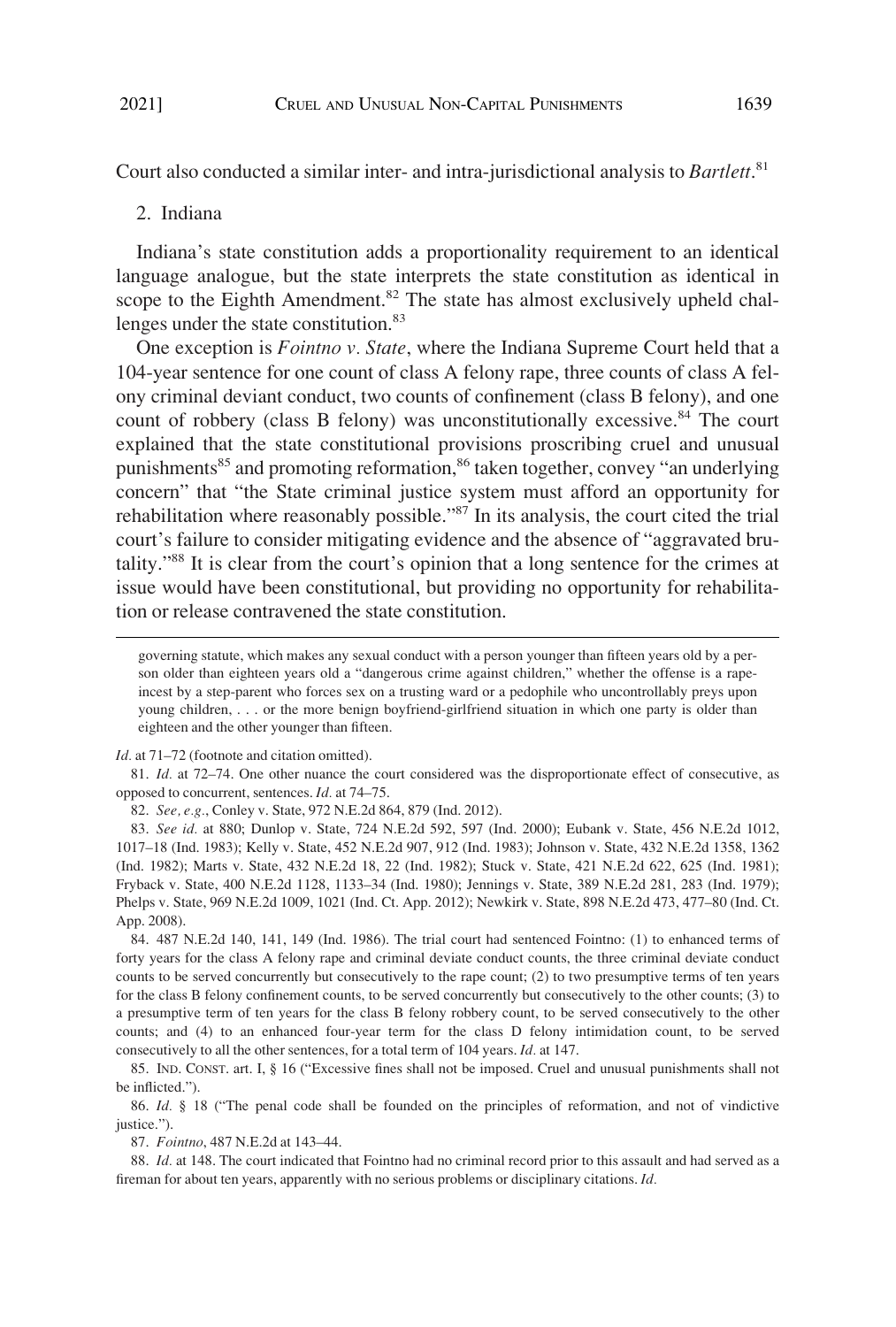<span id="page-13-0"></span>In addition to the Eighth Amendment state constitutional analogue, the Indiana Supreme Court also possesses the authority to reduce excessive sentences under the state constitution.89 Specifically, the court can reduce a sentence that is both disproportionate, i.e., "manifestly unreasonable in light of the nature of the offense and the character of the offender," and for which "no reasonable person could find such sentence appropriate to the particular offense and offender.<sup>"90</sup> In *Walton v*. *State*, the court used this provision to reverse a 120-year sentence for a sixteenyear-old mentally ill individual who brutally beat and stabbed his adoptive parents to death as they lay asleep in bed.<sup>91</sup> The court remanded the case for the imposition of two consecutive forty-year sentences.<sup>92</sup>

Under the same provision, the Indiana Supreme Court also reduced a sixty-year sentence to a fifty-year sentence in a murder case, *Brewer v. State*. 93 The defendant had turned himself in and confessed to the crime fourteen years after its commission, and the court found that the trial court had given insufficient weight to this mitigating factor of accepting responsibility.<sup>94</sup>

## 3. Louisiana

Louisiana's state constitutional analogue prohibits the imposition of a "cruel, excessive, or unusual punishment."<sup>95</sup> Louisiana courts have applied a gross disproportionality test under the state constitution, using similar language to the Eighth Amendment cases.<sup>96</sup> According to the Louisiana courts, the term "excessive" in the state constitution is synonymous with gross disproportionality.<sup>97</sup> As such,

<sup>89.</sup> IND. CONST. art. VII, § 4 ("The Supreme Court shall have, in all appeals of criminal cases, the power to review all questions of law and to review and revise the sentence imposed.").

<sup>90.</sup> Walton v. State, 650 N.E.2d 1134, 1136 (Ind. 1995) (quoting *Fointno*, 487 N.E.2d at 145).

<sup>91.</sup> *Id.* at 1135, 1137.

<sup>92.</sup> *Id.* at 1137.

<sup>93. 646</sup> N.E.2d 1382, 1386 (Ind. 1995).

<sup>94.</sup> *Id.* 

<sup>95.</sup> LA. CONST. art. I, § 20 ("No law shall subject any person to euthanasia, to torture, or to cruel, excessive, or unusual punishment. Full rights of citizenship shall be restored upon termination of state and federal supervision following conviction for any offense.").

<sup>96.</sup> *See, e.g.*, State v. Howard, 987 So. 2d 330, 338 (La. Ct. App. 2008) ("A sentence violates La. Const. art. 1, § 20 if it is grossly out of proportion to the seriousness of the offense or nothing more than a purposeless and needless infliction of pain and suffering. . . . A sentence is considered grossly disproportionate if, when the crime and punishment are viewed in light of the harm done to society, it shocks the sense of justice." (citations omitted)); State v. Smith, 839 So. 2d 1, 4 (La. 2003); State v. Weaver, 805 So. 2d 166, 174 (La. 2002); State v. Lobato, 603 So. 2d 739, 751 (La. 1992); State v. Dorthey, 623 So. 2d 1276, 1280 (La. 1993); State v. Bonanno, 384 So. 2d 355, 358 (La. 1980); State v. Robinson, 948 So. 2d 379, 381 (La. Ct. App. 2007); State v. Bradford, 691 So. 2d 864, 865 (La. Ct. App. 1997).

<sup>97.</sup> *See, e.g.*, State v. Taylor, 740 So. 2d 216, 223 (La. Ct. App. 1999); State v. Bowers, 746 So. 2d 82, 85 (La. Ct. App. 1999); State v. Zeno, 742 So. 2d 699, 711 (La. Ct. App. 1999); State v. Alexander, 734 So. 2d 43, 46 (La. Ct. App. 1999).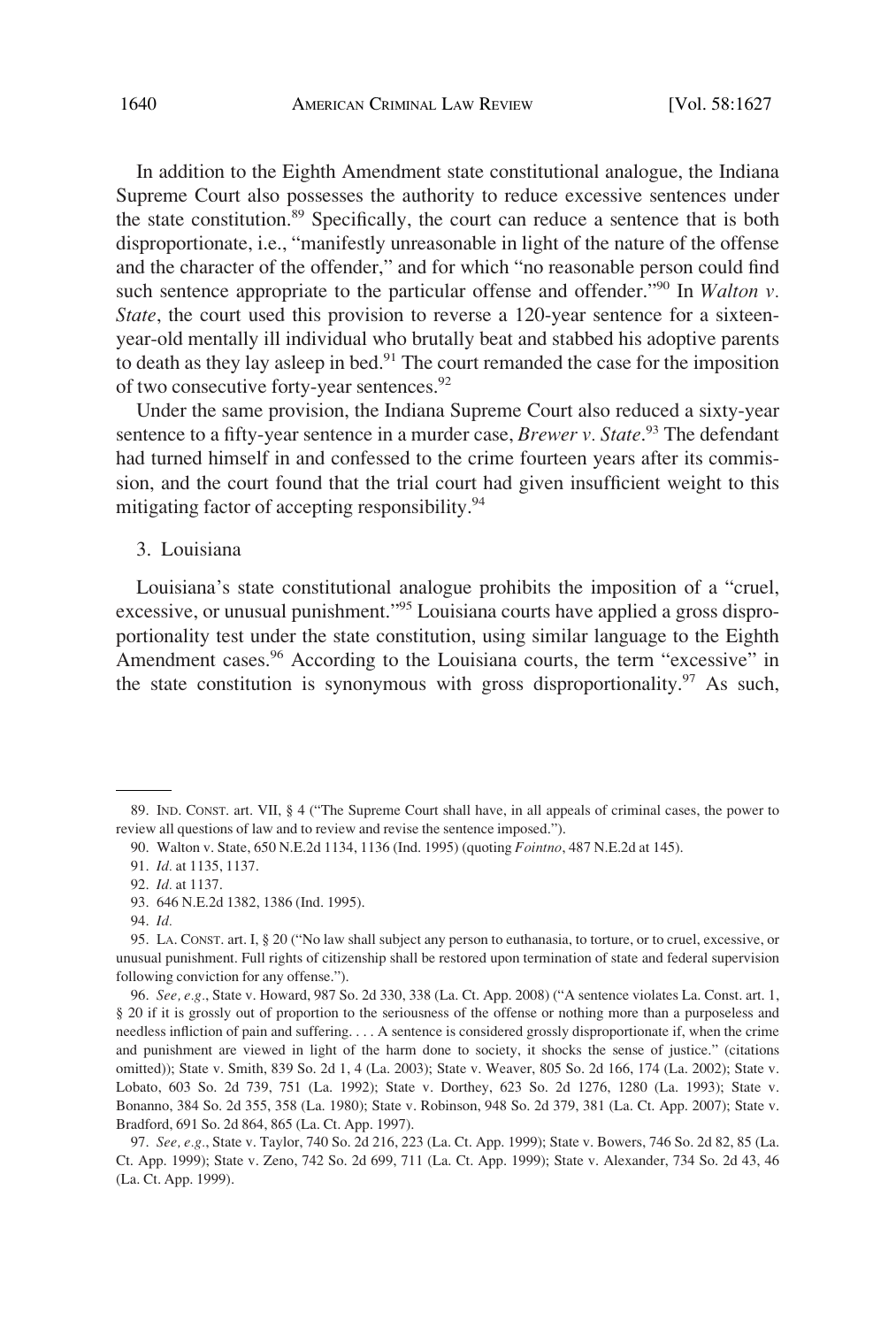<span id="page-14-0"></span>Louisiana courts have typically rejected state constitutional cruel punishment claims.98

In *State v. Dixon*, however, the Louisiana Court of Appeals reversed a sentence for being both unconstitutionally excessive and statutorily lenient at the same time.<sup>99</sup> The court found the defendant's ninety-nine-year sentence for his convictions for sexual battery of a juvenile under the age of thirteen was unconstitutionally excessive.<sup>100</sup> The court considered  $(1)$  the nature of the crime,  $(2)$  the nature and background of the offender, and (3) sentences imposed for similar or more serious crimes.101 Specifically, the court found that there was important mitigating evidence, including the defendant's lack of prior offenses, and that his conduct, while criminal, was not as severe as other cases receiving ninety-nine-year sentences.102 The court concluded that a sentence of thirty-five to forty years was more constitutionally appropriate.<sup>103</sup>

#### 4. Rhode Island

The Rhode Island state constitutional analogue to the Eighth Amendment proscribes cruel punishments, but not unusual ones, and includes a proportionality requirement.<sup>104</sup> The Rhode Island courts, however, do not distinguish between the state constitution and the Eighth Amendment, using the gross disproportionality test as a bar to state constitutional claims of cruel and unusual punishment.<sup>105</sup>

While most Rhode Island cases have not violated the state constitution, one exception is *State v. Ballard*, where the Rhode Island Supreme Court reversed two consecutive life sentences plus an additional sixty-five years as grossly disproportionate under the Eighth Amendment for nonhomicide crimes.106 Ballard was convicted of conspiracy to kidnap with intent to extort, two counts of kidnapping with intent to extort, kidnapping, carrying a pistol without a license, and three counts of

<sup>98.</sup> *See, e.g.*, State v. Stetson, 317 So. 2d 172, 176–77 (La. 1975); State v. Miller, 269 So. 2d 829, 830 (La. 1972); State v. Crook, 221 So. 2d 473, 476 (La. 1969); *Howard*, 987 So. 2d at 339. *But see* State v. Dixon, 254 So. 3d 828, 836, 840–41 (La. Ct. App. 2018).

<sup>99. 254</sup> So. 3d 828, 836, 840–41 (La. Ct. App. 2018).

<sup>100.</sup> *Id.* at 837.

<sup>101.</sup> *Id.* at 837–40.

<sup>102.</sup> *Id.* at 840–41.

<sup>103.</sup> *Id.* at 841. Interestingly, the court found the twenty-year sentence at hard labor for defendant's child pornography crimes was too short under the applicable statute, and raised that sentence to thirty-five to forty years to run concurrently with defendant's sexual assault crimes. *Id.* 

<sup>104.</sup> R.I. CONST. art. I, § 8 ("Excessive bail shall not be required, nor excessive fines imposed, nor cruel punishments inflicted; and all punishments ought to be proportioned to the offense.").

<sup>105.</sup> *See, e.g.*, State v. Miguel, 101 A.3d 880, 883 (R.I. 2014); Alessio v. State, 924 A.2d 751, 755 (R.I. 2007); State v. Monteiro, 924 A.2d 784, 795–96 (R.I. 2007); McKinney v. State, 843 A.2d 463, 473 (R.I. 2004); Ret. Bd. of Emps.' Ret. Sys. v. Azar, 721 A.2d 872, 880–81 (R.I. 1998), State v. Smith, 602 A.2d 931, 938 (R.I. 1992). *But see* State v. Ballard, 699 A.2d 14, 17 (R.I. 1997) (holding that two consecutive life sentences were manifestly excessive), *declined to follow by* State v. Coleman, 984 A.2d 650, 656 (R.I. 2009).

<sup>106. 699</sup> A.2d 14, 17 (R.I. 1997).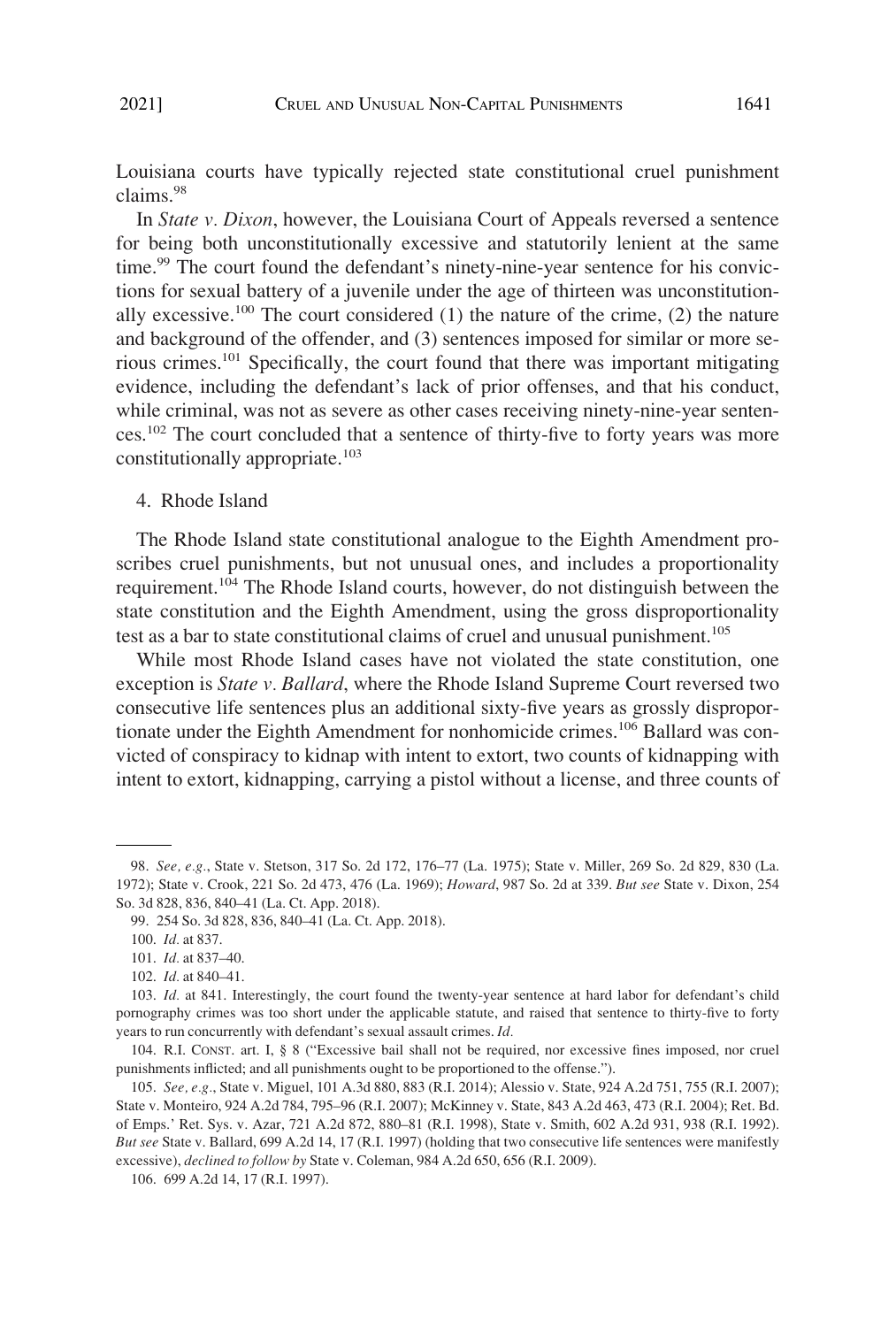<span id="page-15-0"></span>assault with a dangerous weapon.<sup>107</sup> By contrast, his co-conspirators, Alan R. Gomel and Salvatore L. Savastano, Jr., entered guilty pleas before trial and were sentenced to serve twenty-five years.<sup>108</sup>

In concluding that Ballard's sentences were grossly disproportionate to his crimes, the court noted there were aggravating circumstances related to his crime of kidnapping with the intent to extort.<sup>109</sup> Even with those aggravating circumstances, the court believed that the severity of the punishment outweighed the severity of the crimes.110 It highlighted the disparity between the defendant's sentence and those of his coconspirators.<sup>111</sup> The court amended Ballard's sentence to have his two life sentences and his sixty-five year sentence run concurrently, allowing for the possibility of parole.<sup>112</sup> The Rhode Island Supreme Court subsequently held that *Ballard* "was an aberration" and "is of little or no precedential value."<sup>113</sup>

## *B. States Using a Separate State Constitutional Approach*

The cases in this Section—from courts in Alaska, California, Maine, Washington, and West Virginia—generally add some kind of separate state constitutional analysis to the assessment of punishments beyond the Supreme Court's Eighth Amendment doctrine. The analysis of each case or group of cases will also explain the state constitutional nuance in application of its Eighth Amendment analogue.

1. Alaska

Alaska applies its own state constitutional test independent of the Eighth Amendment.<sup>114</sup> Part of the difference stems from the second sentence in the state constitutional provision that requires criminal sentences to be based on the various purposes of punishment.<sup>115</sup> The Alaska test, which is the same for cruel and unusual punishments and violations of state substantive due process, states:

115. Alaska courts seem to cherry pick from these purposes rather than choosing one over the other. *See*  Smith v. State, 691 P.2d 293, 295 (Alaska Ct. App. 1984) (explaining that although the court must in each instance consider permissible sentencing goals, it is the court's prerogative to decide the weight and order of priority to be given each goal based on the circumstances of the individual case, and that the sentencing court is not required to give priority to rehabilitation in imposing a sentence). Such an approach is common to such

<sup>107.</sup> *Id.* at 14.

<sup>108.</sup> *Id.* 

<sup>109.</sup> *Id.* at 16–17.

<sup>110.</sup> *Id.* at 17.

<sup>111.</sup> *Id.* 

<sup>112.</sup> *Id.* at 15, 19 ("[W]e are of the opinion that the time to be served by Ballard for all the crimes he committed should be served concurrently.").

<sup>113.</sup> State v. Coleman, 984 A.2d 650, 656 (R.I. 2009).

<sup>114.</sup> ALASKA CONST. art I, § 12 ("Excessive bail shall not be required, nor excessive fines imposed, nor cruel and unusual punishments inflicted. Criminal administration shall be based upon the following: the need for protecting the public, community condemnation of the offender, the rights of victims of crimes, restitution from the offender, and the principle of reformation."); *see, e.g.*, Burnor v. State, 829 P.2d 837, 839–40 (Alaska Ct. App. 1992); Dancer v. State, 715 P.2d 1174, 1177 (Alaska Ct. App. 1986).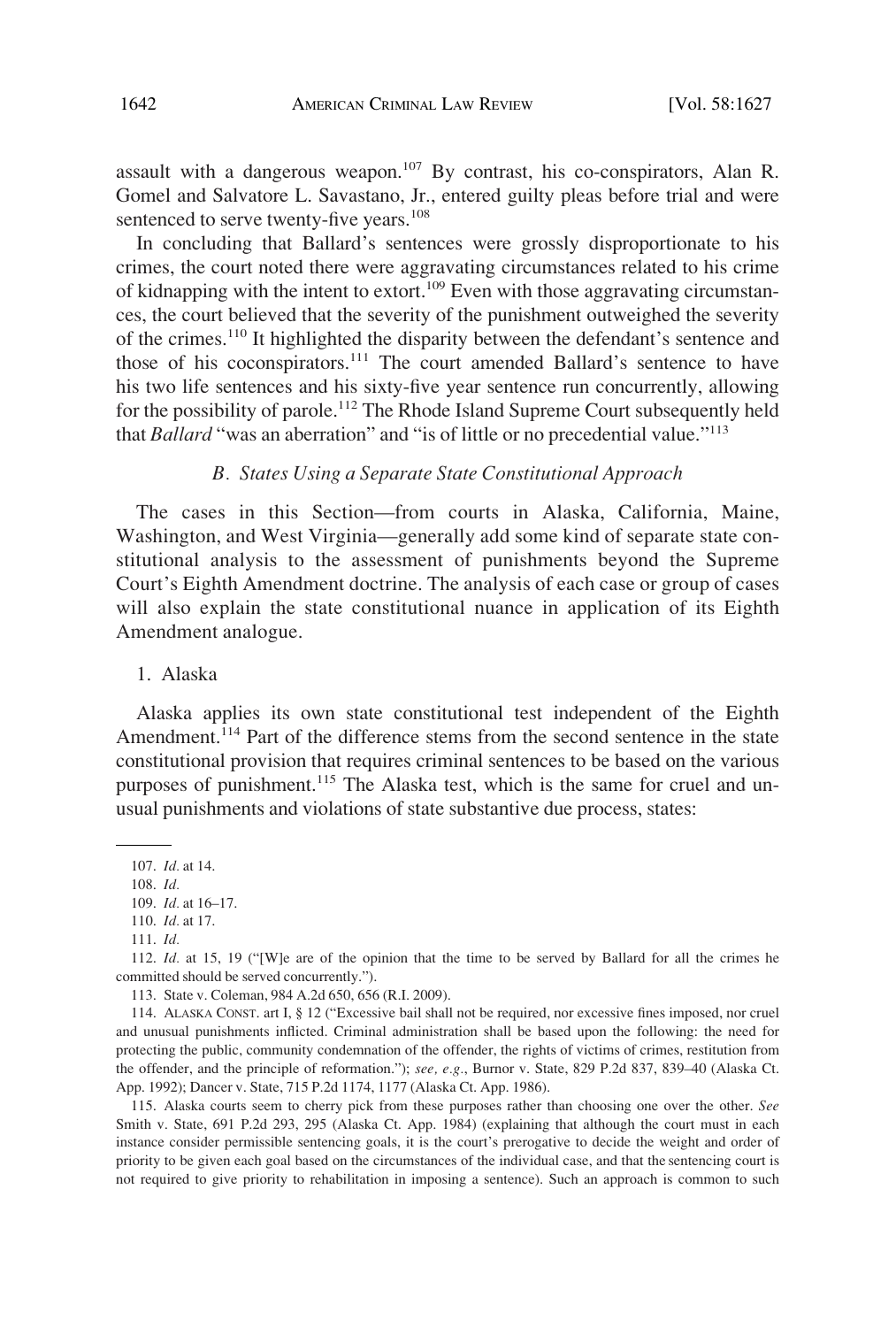Only those punishments which are cruel and unusual in the sense that they are inhuman or barbarous, or so disproportionate to the offense committed as to be completely arbitrary and shocking to the sense of justice may be stricken as violating the due process [and cruel and unusual punishment] clauses . . . .<sup>116</sup>

Alaska courts distinguish this test from the Eighth Amendment test used by the Supreme Court<sup>117</sup> and use it to strike down excessive sentences.<sup>118</sup> The approach taken by the Alaska Supreme Court in these cases has simply been to assess whether, based on the facts, the sentence was excessive in the sense that it was disproportionate by not satisfying one or more of the purposes of punishment.<sup>119</sup>

For example, in *Galaktionoff v. State*, the Alaska Supreme Court reversed a sentence of one year for petty larceny, finding it excessive.<sup>120</sup> Specifically, the defendant had stolen one-half gallon of orange sherbet and two packages of cigarettes.<sup>121</sup> The court held that a sentence of imprisonment with a probationary focus for less than a year would be more appropriate considering "the small value of the property involved, and the lack of previous offenses."122

In *Mattern v. State*, the Alaska Supreme Court reduced an eighteen-month sentence of imprisonment for burglary to a sentence of probation with a requirement of psychiatric care.123 In this case, the court determined that the lower court had not given enough weight to the mitigating evidence in the case and found psychiatric treatment a more appropriate sentencing response to the burglary crime.<sup>124</sup>

In *Huff v. State*, the Alaska Supreme Court held that a sentence of eight years of imprisonment was excessive where the defendant was addicted to heroin and "[a]ll he got out of the sales he arranged for was the drug itself."125 The defendant, "on two separate occasions . . . sold to police informants a quarter ounce each of heroin for approximately \$700 for each sale" for the purpose of feeding his own drug

124. *Id.* 

provisions, even though the consequence of choosing one purpose of punishment over another might be a different criminal sentence. *See* William W. Berry III, *Discretion Without Guidance: The Need to Give Meaning to § 3553 After* Booker *and its Progeny*, 40 CONN. L. REV. 631, 650–53 (2008).

<sup>116.</sup> Green v. State, 390 P.2d 433, 435 (Alaska 1964) (footnotes omitted); Moore v. State, 262 P.3d 217, 222 (Alaska Ct. App. 2011); McNabb v. State, 860 P.2d 1294, 1298 (Alaska Ct. App. 1993).

<sup>117.</sup> *Dancer*, 715 P.2d at 1180.

<sup>118.</sup> *See, e.g.*, Kelly v. State, 622 P.2d 432, 440 (Alaska 1981); Wharton v. State, 590 P.2d 427, 430 (Alaska 1979); Hansen v. State, 582 P.2d 1041, 1045–46 (Alaska 1978); Szeratics v. State, 572 P.2d 63, 67 (Alaska 1977); Black v. State, 569 P.2d 804, 805 (Alaska 1977); Huff v. State, 568 P.2d 1014, 1020 (Alaska 1977); Mattern v. State, 500 P.2d 228, 234 (Alaska 1972); Galaktionoff v. State, 486 P.2d 919, 924–25 (Alaska 1971); Yu v. State, 706 P.2d 348, 351 (Alaska Ct. App. 1985); Husted v. State, 629 P.2d 985, 986–87 (Alaska Ct. App. 1981).

<sup>119.</sup> *See supra* text accompanying note 118 (listing Alaska cases where the court reversed the sentence for being excessive with respect to the purposes of retribution and deterrence).

<sup>120. 486</sup> P.2d at 920, 924–25.

<sup>121.</sup> *Id.* at 921.

<sup>122.</sup> *Id.* at 924.

<sup>123. 500</sup> P.2d at 234–35.

<sup>125. 568</sup> P.2d 1014, 1020 (Alaska 1977).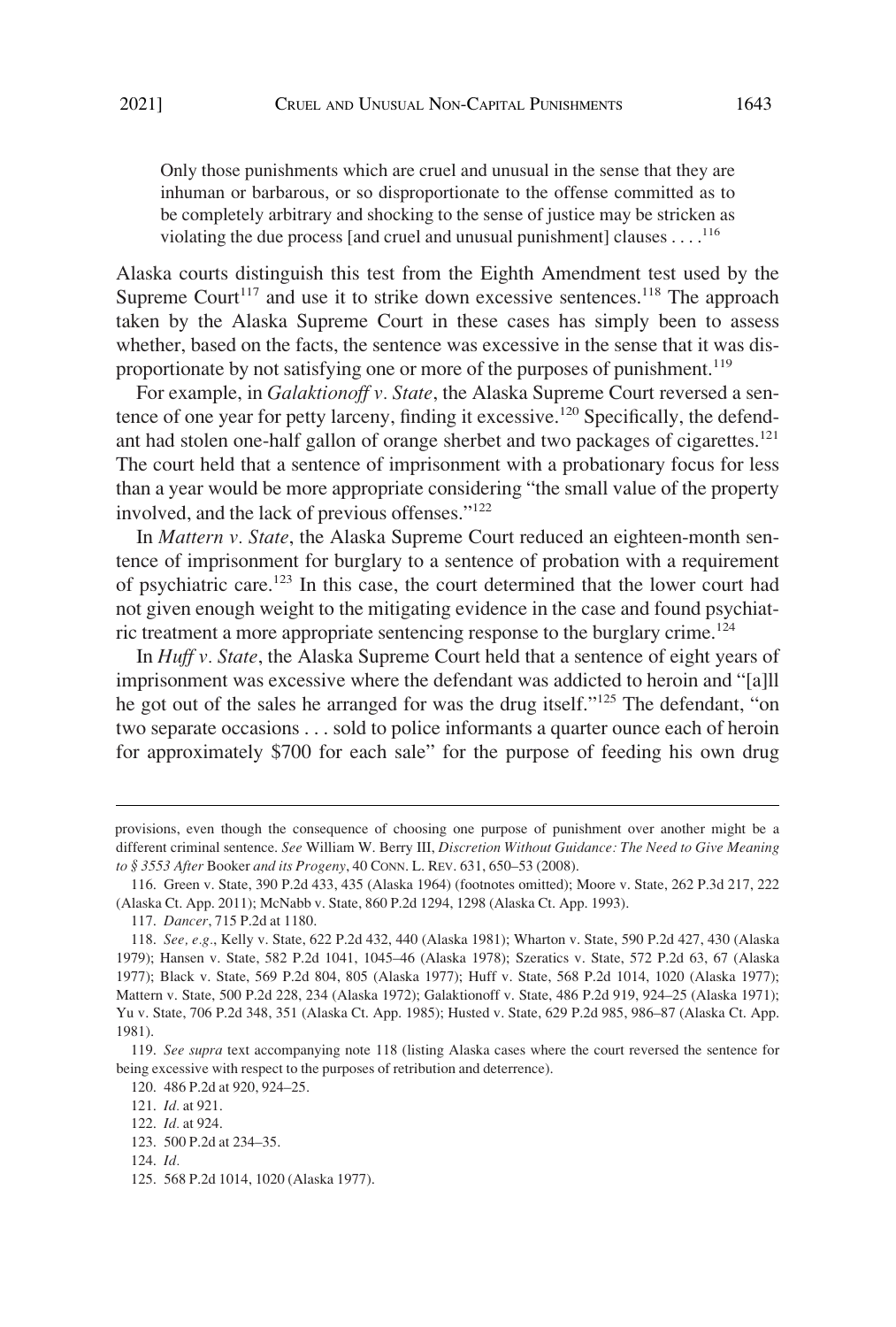habit.<sup>126</sup> The court found that a sentence not to exceed four years' imprisonment would better serve the "goals of penal administration" than eight years.<sup>127</sup>

Similarly, in *Szeratics v. State*, the Alaska Supreme Court found that a sentence of fifteen years for a single armed robbery count and one year on each of two petty larceny counts, to be served concurrently with the robbery sentence, was excessive.<sup>128</sup> The armed robbery involved the eighteen-year-old defendant and her two accomplices using a gun to steal \$31 from a Quik Stop convenience store.<sup>129</sup> As the defendant was not the "worst type of offender" and the crime was her first offense, the court found her punishment to be excessive.<sup>130</sup>

In *Black v. State*, the Alaska Supreme Court found a fifteen-year sentence for obtaining money by false pretenses and forgery to be excessive.<sup>131</sup> The total amount stolen by the defendant was around \$500, which the court held did not support a fifteen-year sentence.<sup>132</sup>

Another example of the Alaska Supreme Court striking down a sentence as disproportionate came in *Hansen v. State*, where the court revised a five-year sentence for larceny to time served and probation.<sup>133</sup> A store security guard observed the defendant "place an old sales receipt on a chainsaw box and leave the store with it."134 The court held that the sentence was far in excess of what was necessary for a crime that could be classified as a misdemeanor.<sup>135</sup>

In *Wharton v. State*, the Alaska Supreme Court held that a one-year sentence for cocaine possession was excessive.<sup>136</sup> The court noted that the eighteen-year-old defendant had no prior criminal record and a good employment history, making the sentence disproportionate for the crime.<sup>137</sup>

In *Husted v. State*, the Alaska Court of Appeals held that a fifteen-year sentence for manslaughter violated the state constitution.<sup>138</sup> Specifically, the court found that the sentence was excessive for a defendant who had no prior felony convictions, who was not a danger to the public, and for whom "a jail term [was] not necessary to accomplish his rehabilitation."139 The court found that ten years was a more appropriate sentence, or alternatively, fifteen years with five years suspended.<sup>140</sup>

127. *Id.* at 1020.

- 129. *Id.* at 64.
- 130. *Id.* at 67.
- 131. 569 P.2d 804, 804–05 (Alaska 1977).
- 132. *Id.* at 805.

133. 582 P.2d 1041, 1046–48 (Alaska 1978).

- 134. *Id.* at 1042.
- 135. *Id.* at 1046.

- 137. *Id.* at 429–31.
- 138. 629 P.2d 985, 987 & n.7 (Alaska Ct. App. 1981).
- 139. *Id.* at 987.
- 140. *Id.* at 987–88.

<sup>126.</sup> *Id.* at 1017.

<sup>128. 572</sup> P.2d 63, 63–64, 67 (Alaska 1977).

<sup>136. 590</sup> P.2d 427, 430–31 (Alaska 1979).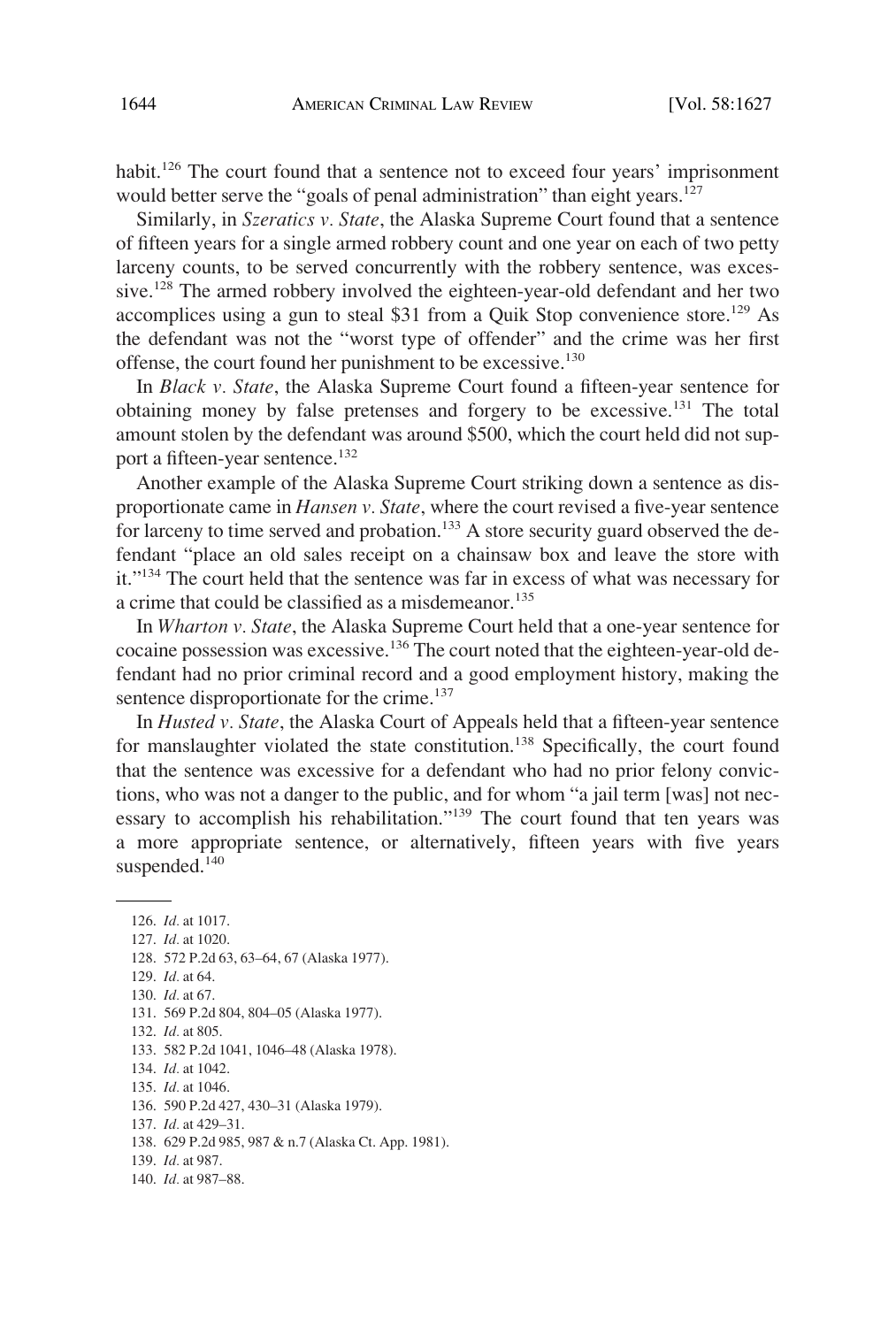<span id="page-18-0"></span>The Alaska Supreme Court held two different drug sentences unconstitutional in Kelly v. State.<sup>141</sup> First, the court found that the defendant's five-year sentence for the sale of marijuana to be excessive, with three years being the maximum permissible sentence.<sup>142</sup> Second, the court held that the defendant's ten-year sentence (with five years suspended) for the sale and possession of cocaine was also unconstitutionally excessive.<sup>143</sup> The court mandated that his sentence for the cocaine conviction should not exceed five years, with two years suspended.<sup>144</sup>

Finally, in *Yu v. State*, the Alaska Court of Appeals considered whether a fiftyyear sentence for second-degree murder was excessive.<sup>145</sup> The court held that a sentence in the twenty-to-thirty-year range would "satisfy the multiple goals of imprisonment."146 The murder resulted from an altercation related to relational jealousy where a gun was discharged, which from the court's perspective did not mandate a fifty-year sentence to rehabilitate the defendant.<sup>147</sup>

2. California

California's constitutional analogue to the Eighth Amendment uses "or" instead of "and."148 California courts have explained that this distinction is "purposeful and substantive rather than merely semantic."<sup>149</sup> The courts thus construe the state constitution separately from the Eighth Amendment<sup>150</sup> and apply it more broadly than its federal constitutional counterpart.<sup>151</sup>

The standard under the California Constitution is that "a punishment" may be unconstitutional "if, although not cruel or unusual in its method, it is so disproportionate to the crime for which it is inflicted that it shocks the conscience and offends fundamental notions of human dignity."152 Specifically, California courts examine three criteria to identify unconstitutional punishments: (1) "the nature of the offense and/or the offender, with particular regard to the degree of danger both

147. *Id.* at 349–51.

150. People v. Palafox, 179 Cal. Rptr. 3d 789, 798 (Ct. App. 2014).

151. *See* People v. Smithey, 978 P.2d 1171, 1225 n.1 (Cal. 1999) (Mosk, J., concurring); *see also* People v. Anderson, 493 P.2d 880, 883 (Cal. 1972) (en banc) (explaining that, in contrast to the Eighth Amendment, the California Constitution prohibits punishments that are either cruel *or* unusual). Decided just before *Furman v. Georgia*, *Anderson* held the death penalty unconstitutional under the California Constitution. *Id.* at 899.

152. *In re* Lynch, 503 P.2d 921, 930 (Cal. 1972) (en banc); People v. Garcia, 213 Cal. Rptr. 3d 217, 224–25 (Ct. App. 2017).

<sup>141. 622</sup> P.2d. 432, 439–40 (Alaska 1981).

<sup>142.</sup> *Id.* at 439.

<sup>143.</sup> *Id.* at 439–40.

<sup>144.</sup> *Id.* at 440.

<sup>145. 706</sup> P.2d 348, 348 (Alaska Ct. App. 1985).

<sup>146.</sup> *Id.* at 351. The court determined that the sentencing judge failed to properly consider rehabilitation in his sentencing decision in contravention of the Alaska Constitution. *Id.* at 350 n.2.

<sup>148.</sup> CAL. CONST. art. 1, § 17 ("Cruel or unusual punishment may not be inflicted or excessive fines imposed.").

<sup>149.</sup> People v. Baker, 229 Cal. Rptr. 3d 431, 442 (Ct. App. 2018) (quoting People v. Carmony, 26 Cal. Rptr. 3d 365, 378 (Ct. App. 2005)).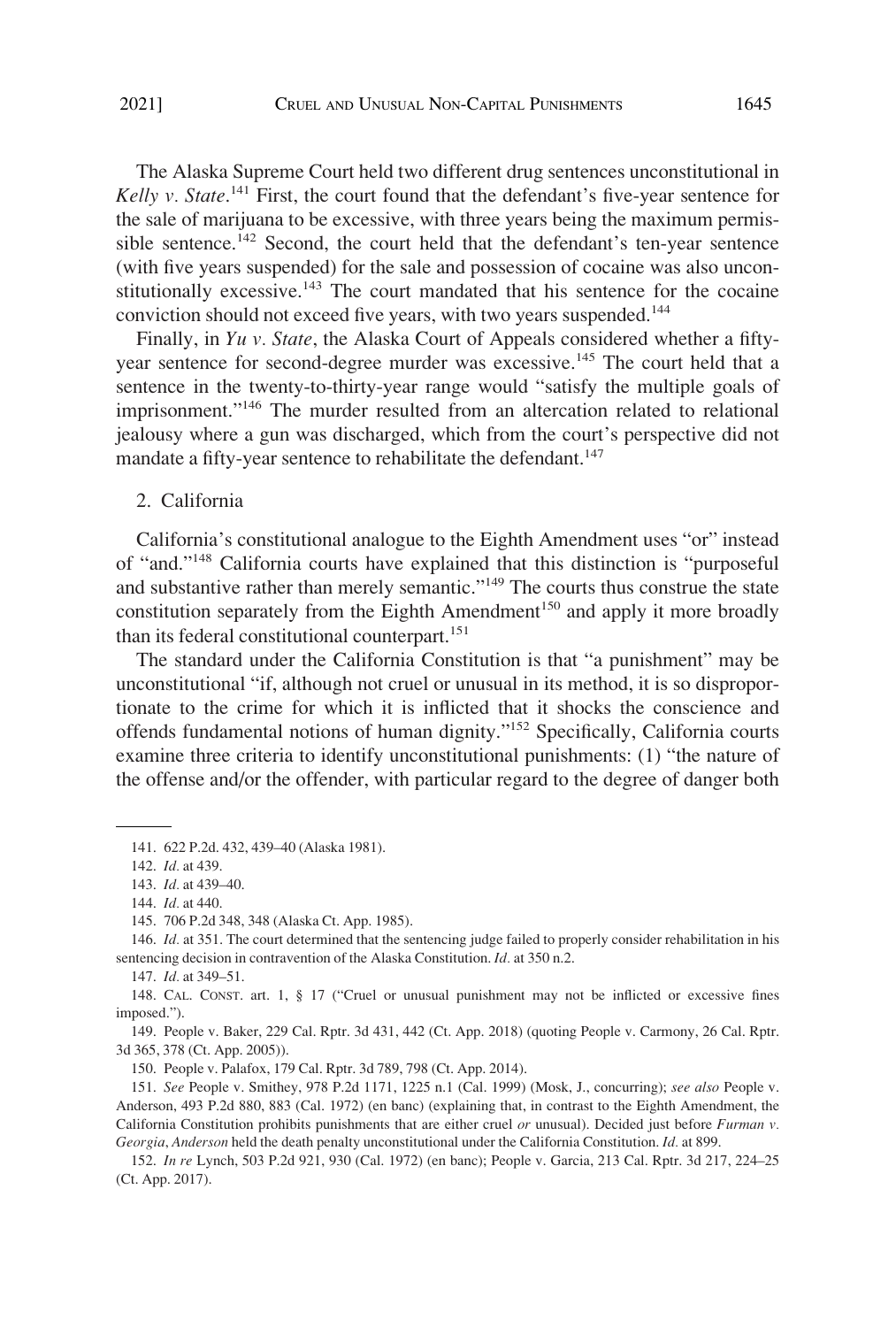present to society"; (2) the punishment for "more serious" offenses; and (3) the punishments for the same offense in other jurisdictions.153 It is worth noting that a defendant only needs to establish one of the criteria to demonstrate a constitutional violation.154 This inquiry examines both the crime and the defendant's criminal acts, as well as the defendant's relevant personal mitigating characteristics.<sup>155</sup>

Importantly, California courts have emphasized that in determining whether a punishment violates the state constitution, they "must look beyond historical conceptions to the evolving standards of decency that mark the progress of a maturing society."<sup>156</sup> "This is because [t]he standard of extreme cruelty is not merely descriptive, but necessarily embodies a moral judgment."<sup>157</sup> Further, "cruel" as used in the California Constitution has retained its ordinary meaning of "causing physical pain or mental anguish of an inhuman or torturous nature."<sup>158</sup>

Even with the broader analysis under their state constitution, California courts have not migrated away from the idea of gross disproportionality,<sup>159</sup> and have even upheld draconian three strikes sentences.<sup>160</sup> Indeed, California courts typically reject challenges to punishments under state constitutional law.161

The California Supreme Court first rejected a punishment as grossly disproportionate under the state constitution in *In re Lynch*, decided in 1972—the same year as *Furman v. Georgia.*162 In *Lynch*, the court held that an indeterminate life-maximum sentence for second-offense indecent exposure was unconstitutionally excessive.163 Relying on *Weems* and *Trop*, the court emphasized the non-violent nature

<sup>153.</sup> *In re Lynch*, 503 P.2d at 930–32; *accord In re Nuñez*, 93 Cal. Rptr. 3d 242, 254 (Ct. App. 2009) (applying the *Lynch* criteria); People v. Em, 90 Cal. Rptr. 3d 264, 271 (Ct. App. 2009) (same); People v. Dillon, 668 P.2d 697, 720, 726 n.38 (Cal. 1983) (en banc) (same).

<sup>154.</sup> *In re Nuñez*, 93 Cal. Rptr. 3d at 254; *Dillon*, 668 P.2d at 726 n.38.

<sup>155.</sup> *See, e.g.*, People v. Landry, 385 P.3d 327, 382 (Cal. 2016); People v. Cage, 362 P.3d 376, 405 (Cal. 2015); People v. Mendez, 114 Cal. Rptr. 3d 870, 884–85 (Ct. App. 2010).

<sup>156.</sup> People v. Watson, 214 Cal. Rptr. 3d 48, 56 (Ct. App. 2017) (internal quotation marks omitted) (quoting Graham v. Florida, 560 U.S. 48, 58 (2010)).

<sup>157.</sup> *Id.* at 56–57 (alteration in original) (internal quotation marks omitted) (quoting Kennedy v. Louisiana, 554 U.S. 407, 419 (2008)).

<sup>158.</sup> People v. Anderson, 493 P.2d 880, 892 (Cal. 1972) (en banc).

<sup>159.</sup> *See, e.g.*, People v. Edwards, 193 Cal. Rptr. 3d 696, 768 (Ct. App. 2015).

<sup>160.</sup> *See, e.g.*, People v. Mantanez, 119 Cal. Rptr. 2d 756, 758, 763–64 (Ct. App. 2002) (upholding a sentence of twenty-five years to life imposed pursuant to California's Three Strikes Law following a conviction for receiving stolen property and possession of heroin).

<sup>161.</sup> *See* People v. Carmony, 26 Cal. Rptr. 3d 365, 368 (Ct. App. 2005) ("It is a rare case that violates the prohibition against cruel and/or unusual punishment."); People v. Christensen, 177 Cal. Rptr. 3d 712, 732 (Ct. App. 2014) (noting the rarity of cases finding gross disproportionality in sentencing under the California Constitution); *see also, e.g.*, People v. Cage, 362 P.3d 376, 406 (Cal. 2015) (upholding a sentence of death for a defendant convicted of murdering two people); People v. Cunningham, 352 P.3d 318, 364 (Cal. 2015) (upholding a sentence of death for a defendant convicted of three robbery and burglary murders); People v. Jackson, 319 P.3d 925, 934, 962 (Cal. 2014) (upholding a sentence of death for a defendant convicted of firstdegree murder, willful, deliberate, and premeditated attempted murder, and being a felon in possession of a firearm); People v. Abundio, 165 Cal. Rptr. 3d 183, 190 (Ct. App. 2013) (upholding a sentence of life without the possibility of parole for an eighteen-year-old defendant convicted of murder).

<sup>162.</sup> *In re* Lynch, 503 P.2d 921, 930 (Cal. 1972) (en banc).

<sup>163.</sup> *Id.* at 939.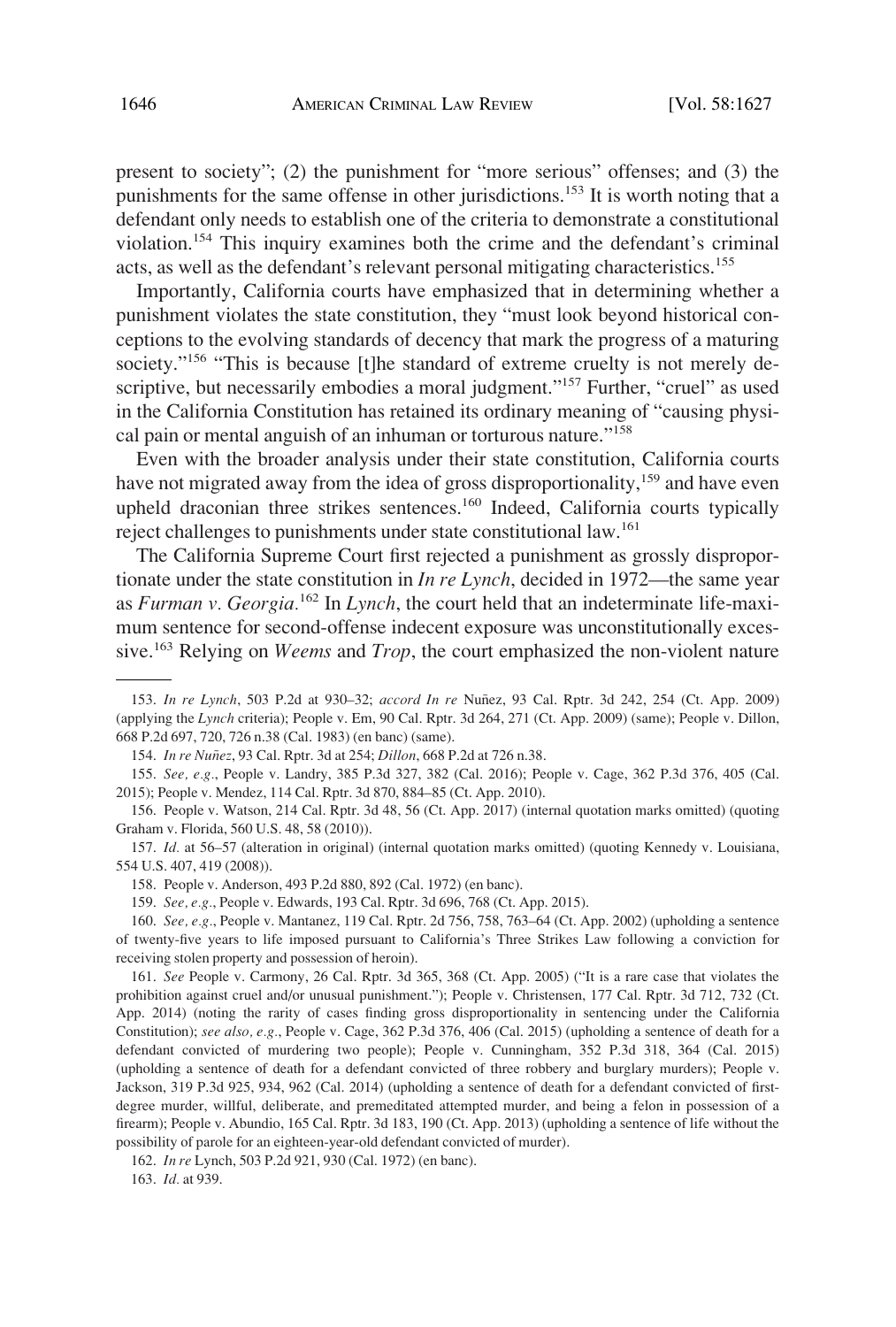of the crime, the relatively less serious nature of the crime as compared with other California crimes receiving the same sentence, and the less serious sentences received by individuals committing similar crimes in other jurisdictions.<sup>164</sup>

In the case of *In re Rodriguez*, the court granted the habeas petition of a defendant who served twenty-two years for a non-violent act of child molestation.<sup>165</sup> The court explained that the sentence was grossly disproportionate in light of the manner in which the defendant committed the offense and his past history and personal traits.<sup>166</sup>

Another example is *People v. Dillon*, which held that, under the circumstances of the case, a sentence of life imprisonment for first-degree felony-murder was cruel and unusual.<sup>167</sup> The underlying felony in *Dillon* was attempted robbery, and the killing was done in the heat of the moment, without premeditation.<sup>168</sup> Further, the trial judge had initially attempted to sentence Dillon, who was seventeenyears-old at the time of the crime, to a juvenile sentence.<sup>169</sup> The California Supreme Court remanded for resentencing but suggested that a sentence consistent with second-degree murder was appropriate.<sup>170</sup>

The California Courts of Appeal have likewise nullified a number of statutory penalties under the state constitution. In three cases, the courts invalidated excessively high minimum parole provisions for narcotics violations.<sup>171</sup> In two other cases, the courts struck down indeterminate life-maximum sentences as grossly disproportionate to the crimes. In one, *People v*. *Keogh*, the court found that punishment excessive for four counts of forged checks totaling less than  $$500.<sup>172</sup>$  And in the other case, *In re Wells*, the court struck down the same sentence for a second offense of non-violent child molestation.<sup>173</sup>

172. 120 Cal. Rptr. 817, 822–23 (Ct. App. 1975).

<sup>164.</sup> *Id.* at 932–39.

<sup>165.</sup> *In re* Rodriguez, 537 P.2d 384, 387, 395–97 (Cal. 1975) (en banc).

<sup>166.</sup> *Id.* at 395–96. The court explained:

Nor do the particular characteristics of this offender at the time of the offense justify 22 years' imprisonment. He was only 26 years old at the time of the offense. His conduct was explained in part by his limited intelligence, his frustrations brought on by intellectual and sexual inadequacy, and his inability to cope with these problems. He has no history of criminal activity apart from problems associated with his sexual maladjustment. Thus, it appears that neither the circumstances of his offense nor his personal characteristics establish a danger to society sufficient to justify such a prolonged period of imprisonment.

*Id.* 

<sup>167. 668</sup> P.2d 697, 727 (Cal. 1983) (en banc).

<sup>168.</sup> *Id.* at 700–01, 725.

<sup>169.</sup> *Id.* at 725–26.

<sup>170.</sup> *Id.* at 727.

<sup>171.</sup> *See* People v. Vargas, 126 Cal. Rptr. 88, 92, 103–04 (Ct. App. 1975) (invalidating a mandatory minimum thirty-six-month sentence for furnishing amphetamines on the basis that the harshness of the sentence classified the defendant along with "robbers, burglars, rapists, or arsonists"); People v. Ruiz, 122 Cal. Rptr. 841, 845–47 (Ct. App. 1975) (invalidating a five-year mandatory minimum for marijuana possession); People v. Malloy, 116 Cal. Rptr. 592, 598–600 (Ct. App. 1974) (invalidating a five-year mandatory minimum for sale of LSD).

<sup>173. 121</sup> Cal. Rptr. 23, 26, 31 (Ct. App. 1975).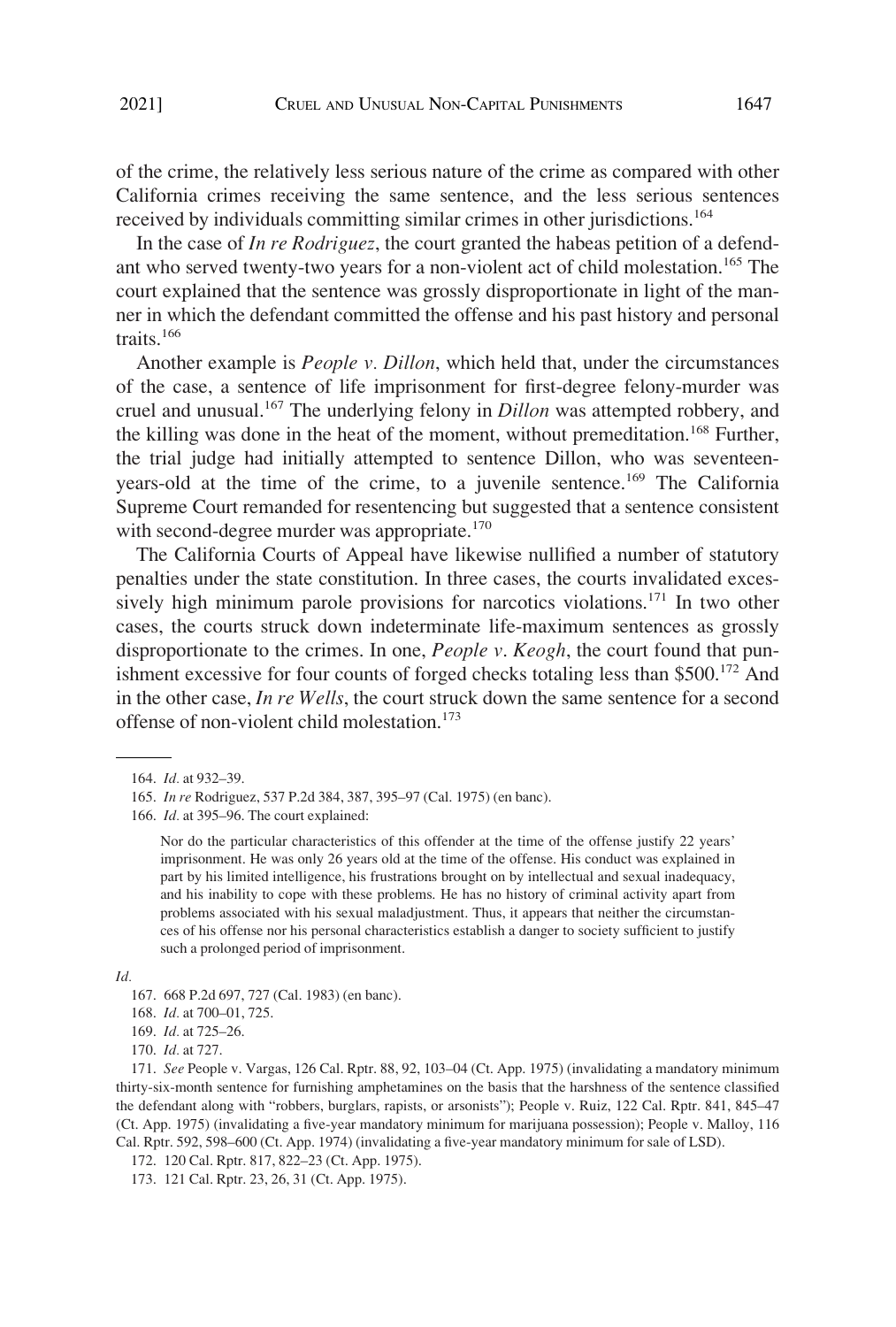#### <span id="page-21-0"></span>3. Maine

Like Indiana, Maine's Eighth Amendment analogue uses identical language to the Federal Constitution but adds a proportionality requirement.<sup>174</sup> The Maine Supreme Court explained, "Under the Maine Constitution, whether a punishment is unconstitutionally disproportionate to the offense committed or is otherwise cruel or unusual are closely related, but not identical, questions."175 Unlike Indiana, the Maine Supreme Court has established a two-part test to correspond to the two separate provisions: the court first looks to whether the penalty is greatly disproportionate, and then, if not, it looks to whether it offends the prevailing notions of decency.<sup>176</sup> If a sentence fails either test, it is unconstitutional.<sup>177</sup>

When applying the greatly disproportionate part of the test, the court largely tracks the analysis under the Eighth Amendment. The court assesses disproportionality by comparing the gravity and the severity of the offense; where that comparison results in an inference of gross disproportionality, the court then compares the present case with other similar cases in Maine.<sup>178</sup> Where an offense is not grossly disproportionate, the prevailing notions of decency test simply looks to see whether one or more purposes of punishment justify the sentence.<sup>179</sup> The consequence of adopting this two-part test has been that many sentences satisfy both tests and are upheld.<sup>180</sup>

The one exception is *State v. Stanislaw*, where the Maine Supreme Court reversed a twenty-seven-year sentence for four counts of unlawful sexual contact.181 The court held that the decision to impose the sentences consecutively resulted in an overall sentence that was disproportionate to the crimes committed.182 The court found that the sentence was grossly disproportionate to the offenses, particularly in light of the age of the defendant (fifty-three), and

175. State v. Lopez, 184 A.3d 880, 885 (Me. 2018) (quoting State v. Ward, 21 A.3d 1033, 1037 (Me. 2011)).

177. *Id.* (citing *Ward*, 21 A.3d at 1038 n.4); *see also* State v. Frye, 390 A.2d 520, 521 (Me. 1978).

<sup>174.</sup> ME. CONST. art. I, § 9 ("Sanguinary laws shall not be passed; all penalties and punishments shall be proportioned to the offense; excessive bail shall not be required, nor excessive fines imposed, nor cruel nor unusual punishments inflicted.").

<sup>176.</sup> *See id.* (citing *Ward*, 21 A.3d at 1038 n.4).

<sup>178.</sup> *Lopez*, 184 A.3d at 886; State v. Stanislaw, 65 A.3d 1242, 1251 (Me. 2013).

<sup>179.</sup> *See Lopez*, 184 A.3d at 887; *Stanislaw*, 65 A.3d at 1257.

<sup>180.</sup> *See, e.g.*, *Lopez*, 184 A.3d at 887 (finding no disproportionality between the offense and the sentence); State v. Hoover, 169 A.3d 904, 913 (Me. 2017) (holding that the sentence "neither carries an inference of gross disproportionality nor offends prevailing notions of decency"); State v. Bennett, 114 A.3d 994, 1000 (Me. 2015) (finding that a sentence of "two weeks in the county jail and a \$500 fine" was not "unconstitutionally disproportionate, or cruel and unusual"); *Ward*, 21 A.3d at 1038 (finding no disproportionality because of the violent nature of the crime); State v. Worthley, 815 A.2d 375, 376–77 (Me. 2003) (upholding a sentence of one week in jail and one year of probation for a second offense of operating under the influence of intoxicants).

<sup>181. 65</sup> A.3d at 1257. Specifically, the defendant pled guilty to three counts of class B unlawful sexual contact and one count of class C unlawful sexual contact. *Id.* at 1246. The defendant's criminal conduct "involved exposing himself, touching and kissing his victims, and walking in on his victims and hugging them while they were unclothed or only partially clothed. Some of the touching was skin to skin, some involved touching through clothing. The record includes no evidence that any touching involved penetration." *Id.* at 1245.

<sup>182.</sup> *Id.* at 1256–57.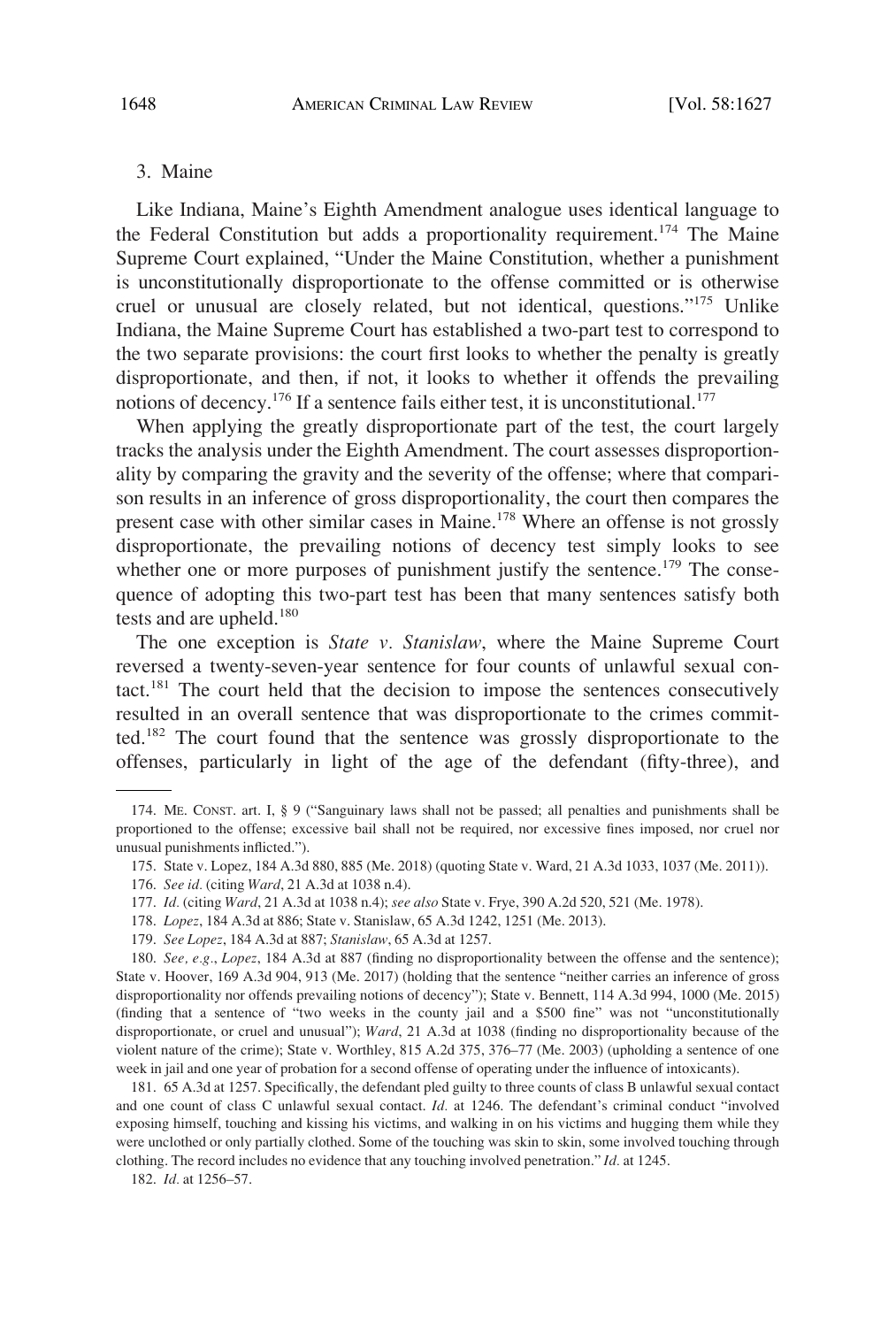<span id="page-22-0"></span>reinforced its conclusion by comparing the case at bar to other sexual offense cases.183 The court decided that the appropriate constitutional sentence should be between one-third and one-half of the twenty-seven-year sentence.<sup>184</sup>

#### 4. Washington

Washington's constitutional analogue to the Eighth Amendment proscribes cruel punishments and does not require them to also be unusual.<sup>185</sup> Washington courts have made clear that the state constitution offers broader protections than the Eighth Amendment.<sup>186</sup>

With respect to non-capital offenses, Washington conducts a separate analysis, using a four-part test that contains elements of the Eighth Amendment's gross disproportionality test and seldom allows defendants to prevail.<sup>187</sup> Specifically, the test examines: "(1) the nature of the offense; (2) the legislative purpose behind the habitual criminal statute; (3) the punishment defendant would have received in other jurisdictions for the same offense; and (4) the punishment meted out for other offenses in the same jurisdiction."188

The case of *State v. Fain* is one example of a defendant prevailing with a gross disproportionality constitutional claim under Washington's state constitution.<sup>189</sup> Fain received a sentence of life imprisonment under the habitual offender statute, despite the three underlying convictions involving the use of fraud to obtain small funds of money adding up to a total of less than \$470.<sup>190</sup> The Washington Supreme Court held that the nature of the offense in question and its statutory purpose counseled against such a harsh sentence.<sup>191</sup> Likewise, comparable sentences did not

186. *See* State v. Whitfield, 134 P.3d 1203, 1216 (Wash. Ct. App. 2006); State v. Roberts, 14 P.3d 713, 733 (Wash. 2000) (en banc); State v. Ames, 950 P.2d 514, 517 n.8 (Wash. Ct. App. 1998). In some cases, the Washington Supreme Court has elected to impose a categorical ban under the state constitution on specific types of "different" punishments. Recently, for example, Washington courts have held that the death penalty and JLWOP violate the state constitution. *See* State v. Gregory, 427 P.3d 621, 642 (Wash. 2018); State v. Bassett, 428 P.3d 343, 355 (Wash. 2018).

187. *See* State v. Fain, 617 P.2d 720, 726–28 (Wash. 1980) (en banc) (reversing a grossly disproportionate sentence). *Fain* notwithstanding, defendants have often failed in such cases. *See, e.g.*, Wahleithner v. Thompson, 143 P.3d 321, 326 (Wash. Ct. App. 2006); State v. Magers, 189 P.3d 126, 136 (Wash. 2008) (en banc); State v. Rivers, 921 P.2d 495, 503 (Wash. 1996) (en banc); State v. Thorne, 921 P.2d 514, 533 (Wash. 1996) (en banc); State v. Manussier, 921 P.2d 473, 489 (Wash. 1996) (en banc); State v. Grenning, 174 P.3d 706, 720 (Wash. Ct. App. 2008); *Whitfield*, 134 P.3d at 1216–17; State v. Flores, 56 P.3d 622, 624–25 (Wash. Ct. App. 2002); State v. Gimarelli, 20 P.3d 430, 436 (Wash. Ct. App. 2001); *In re* Haynes, 996 P.2d 637, 643 (Wash. Ct. App. 2000); State v. Morin, 995 P.2d 113, 118 (Wash. Ct. App. 2000); *Ames*, 950 P.2d at 517–18.

<sup>183.</sup> *Id.* at 1255–56.

<sup>184.</sup> *Id.* at 1257.

<sup>185.</sup> WASH. CONST. art. I, § 14 ("Excessive bail shall not be required, excessive fines imposed, nor cruel punishment inflicted."); *accord* State v. Witherspoon, 329 P.3d 888, 894 (Wash. 2014) (en banc) ("The Eighth Amendment bars cruel and unusual punishment while article I, section 14 bars cruel punishment.").

<sup>188.</sup> *Fain*, 617 P.2d at 726.

<sup>189.</sup> *Id.* at 728.

<sup>190.</sup> *Id.* at 722, 726.

<sup>191.</sup> *Id.* at 725–28.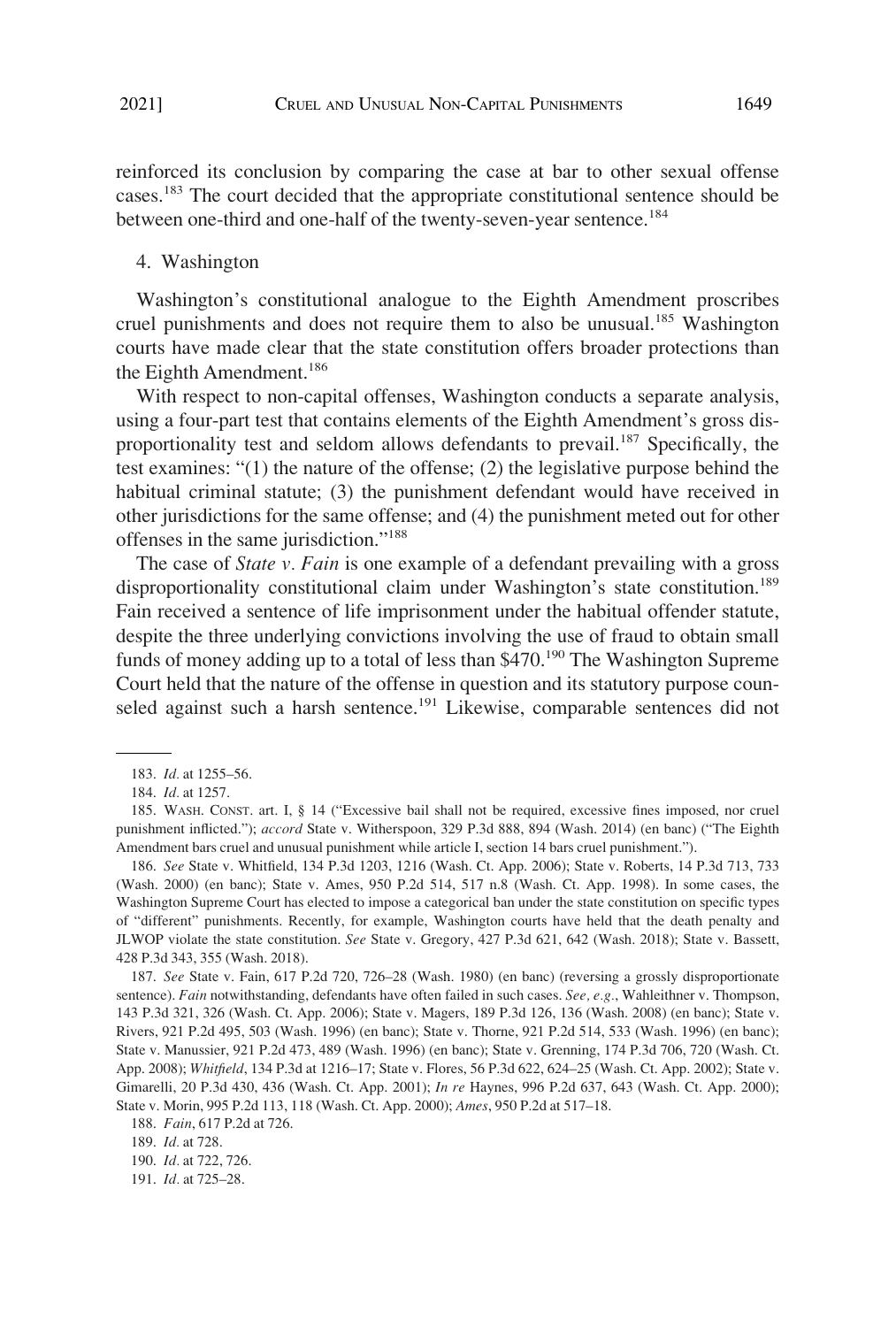<span id="page-23-0"></span>impose such severe sentences for such low-level criminal conduct.<sup>192</sup> Interestingly, the court distinguished its state constitution from the Eighth Amendment in *Fain*  as it found that *Rummel* precluded federal constitutional relief for Fain.<sup>193</sup>

#### 5. West Virginia

The West Virginia Constitution employs identical language to the Eighth Amendment, but also contains a separate proportionality requirement.<sup>194</sup> West Virginia courts apply this state constitutional test in two parts. They first assess whether the sentence is subjectively disproportionate in that it "shocks the conscience and offends fundamental notions of human dignity"—much like the Eighth Amendment's gross disproportionality test.<sup>195</sup> If the punishment survives the first test, the state courts then apply an objective assessment of proportionality that requires the court to consider: " $(1)$  'the nature of the offense,'  $(2)$  'the legislative purpose behind the punishment,' (3) how the punishment compares 'with what would be inflicted in other jurisdictions,' and (4) how the punishment compares to the punishments of 'other offenses within the same jurisdiction.'"196 Some punishments survive both tests,<sup>197</sup> but West Virginia courts have reversed several cases under its state constitutional proportionality principle.<sup>198</sup>

195. State v. Shafer, 789 S.E.2d 153, 159 (W. Va. 2015) (citation omitted); *accord* State v. Mann, 518 S.E.2d 60, 71–72 (W. Va. 1999) (per curiam); State v. Cooper, 304 S.E.2d 851, 857 (W. Va. 1983).

196. *Shafer*, 789 S.E.2d at 159 (quoting Wanstreet v. Bordenkircher, 276 S.E.2d 205, 211 (W. Va. 1981)); *see also* Martin v. Leverette, 244 S.E.2d 39, 43 (W. Va. 1978); State v. Cook, 723 S.E.2d 388, 397 (W. Va. 2010) (per curiam).

197. *See, e.g.*, State v. Woodson, 671 S.E.2d 438, 450–51 (W. Va. 2008) (per curiam) (upholding the defendant's thirty-five-year prison term because it was within the limits set by statute); State *ex rel*. Appleby v. Recht, 583 S.E.2d 800, 811 (W. Va. 2002) (holding that a recidivist life sentence could be appropriate given that the defendant had three previous DUI convictions); State v. Blevins, 744 S.E.2d 245, 253, 268 (W. Va. 2013) (per curiam) (holding that a life sentence does not violate the legislative intent of the state constitution); State v. Adams, 565 S.E.2d 353, 357 (W. Va. 2002) (per curiam) (holding that a ninety-year sentence is not disproportionate under a totality of the circumstances test); State v. King, 518 S.E.2d 663, 669–71 (W. Va. 1995) (upholding the sentences as proportionate under the totality of the circumstances test); State v. Farr, 456 S.E.2d 199, 202 (W. Va. 1995) (per curiam) (upholding sentences of one to ten years to be served consecutively for three counts of breaking and entering).

198. *See, e.g.*, State v. Kilmer, 808 S.E.2d 867, 871 (W. Va. 2017) (holding that a recidivist life sentence for driving with a revoked license because of a DUI violates the proportionality principle of the West Virginia Constitution); State v. Wilson, No. 11-0432, 2012 WL 3031065, at \*2 (W. Va. Mar. 12, 2012) (holding that a recidivist life sentence for a third felony conviction when none of the felonies were actual or threatened violence violates the proportionality principle of the West Virginia Constitution); State v. David D. W., 588 S.E.2d 156, 160, 165–66 (W. Va. 2003) (per curiam) (holding that a cumulative sentence of over 1,140 years for thirty-eight counts of sexual offenses violates the proportionality principle of the West Virginia Constitution because it shocks the conscience of the court); State v. Miller, 400 S.E.2d 897, 900–01 (W. Va. 1990) (per curiam) (holding that a recidivist life sentence is disproportionate where the underlying felony offenses were non-violent); *Bordenkircher*, 276 S.E.2d

<sup>192.</sup> *Id.* at 728.

<sup>193.</sup> *Id.* at 723.

<sup>194.</sup> W. VA. CONST. art. III, § 5 ("Excessive bail shall not be required, nor excessive fines imposed, nor cruel and unusual punishment inflicted. Penalties shall be proportioned to the character and degree of the offence. No person shall be transported out of, or forced to leave the state for any offence committed within the same; nor shall any person, in any criminal case, be compelled to be a witness against himself, or be twice put in jeopardy of life or liberty for the same offence.").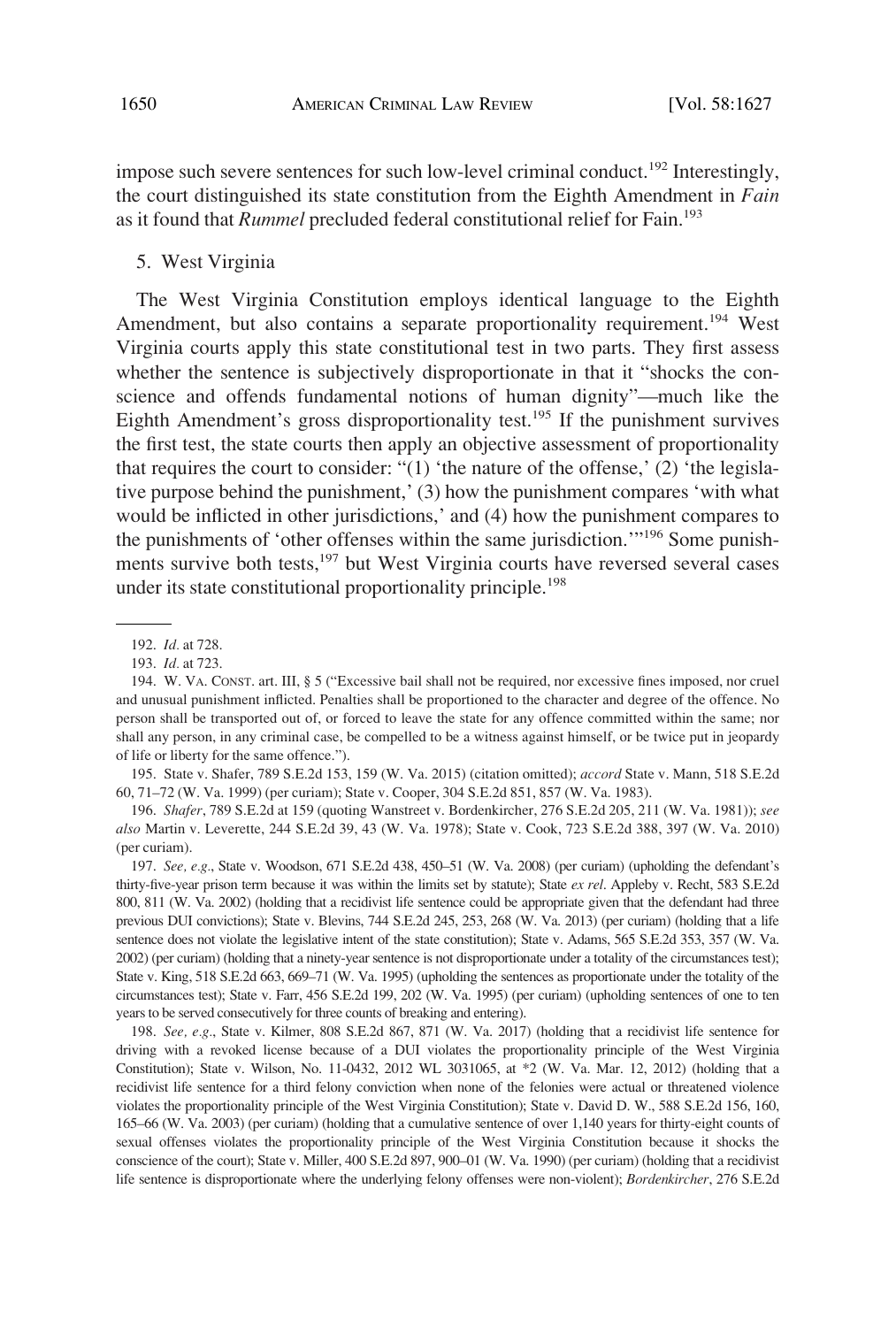In *Wanstreet v. Bordenkircher*, the West Virginia Supreme Court of Appeals granted a recidivist offender's writ of habeas corpus and released the defendant from confinement.<sup>199</sup> The offense that resulted in the life sentence was a forged check in the amount of \$43, and the prior offenses were for driving a motor vehicle without a license, arson of a barn, and forgery of a check for \$18.62<sup>200</sup> The court determined that in light of the non-violent nature of the offense, the incongruence between the purpose of the recidivist statute and the defendant's conduct, and the approach to similar punishments in other jurisdictions, the defendant's punishment was unconstitutionally disproportionate.<sup>201</sup>

In *State v. Miller*, the court similarly found a recidivist life sentence to be unconstitutionally disproportionate.<sup>202</sup> The conviction in question was for an unlawful assault in which Miller shot his friend during an argument.<sup>203</sup> The prior felonies that provided the basis for the recidivist sentence were convictions for breaking and entering, forgery and uttering, and false pretenses.<sup>204</sup> The court found that the combination of a maximum sentence for the final felony of ten years and the nonviolent nature of the prior offenses indicated that a life sentence was unconstitutionally disproportionate.<sup>205</sup>

Another case, *State v. David D. W.*, involving child sexual abuse and incest, resulted in a holding of a disproportionate, unconstitutional punishment.<sup>206</sup> The defendant "was convicted of 38 counts of first degree sexual assault for which he received consecutive sentences of 15 to 35 years for each count; 38 counts of incest for which he received consecutive sentences of 5 to 15 years for each count; 38 counts of sexual abuse by a parent, guardian, or custodian, for which he received consecutive sentences of 10 to 20 years for each count; and 38 counts of first degree sexual abuse for which he received consecutive sentences of 1 to 5 years for each count."207 In sum, the defendant was sentenced to a total of 1,140 years to 2,660 years in a penitentiary.<sup>208</sup> The court found that the sentence imposed "shock[ed] the conscience" of the court because it was so disproportionate.<sup>209</sup>

199. 276 S.E.2d at 214. 200. *Id.* at 207. 201. *Id.* at 211–14. 202. 400 S.E.2d at 900–01. 203. *Id.* at 898. 204. *Id.*  205. *Id.* at 900–01. 206. 588 S.E.2d 156, 160–61, 166 (W. Va. 2003) (per curiam). 207. *Id.* at 160–61. 208. *Id.* at 161.

209. *Id.* at 166. *But see* State v. Slater, 665 S.E.2d 674, 683 (W. Va. 2008) (declining to follow *David D. W.*, noting that it is "better practice to decline to review sentences that are within statutory limits and where no impermissible sentence factor is indicated").

at 214 (holding that a recidivist life sentence for a realtor's third check forgery offense violates the proportionality principle of the West Virginia Constitution).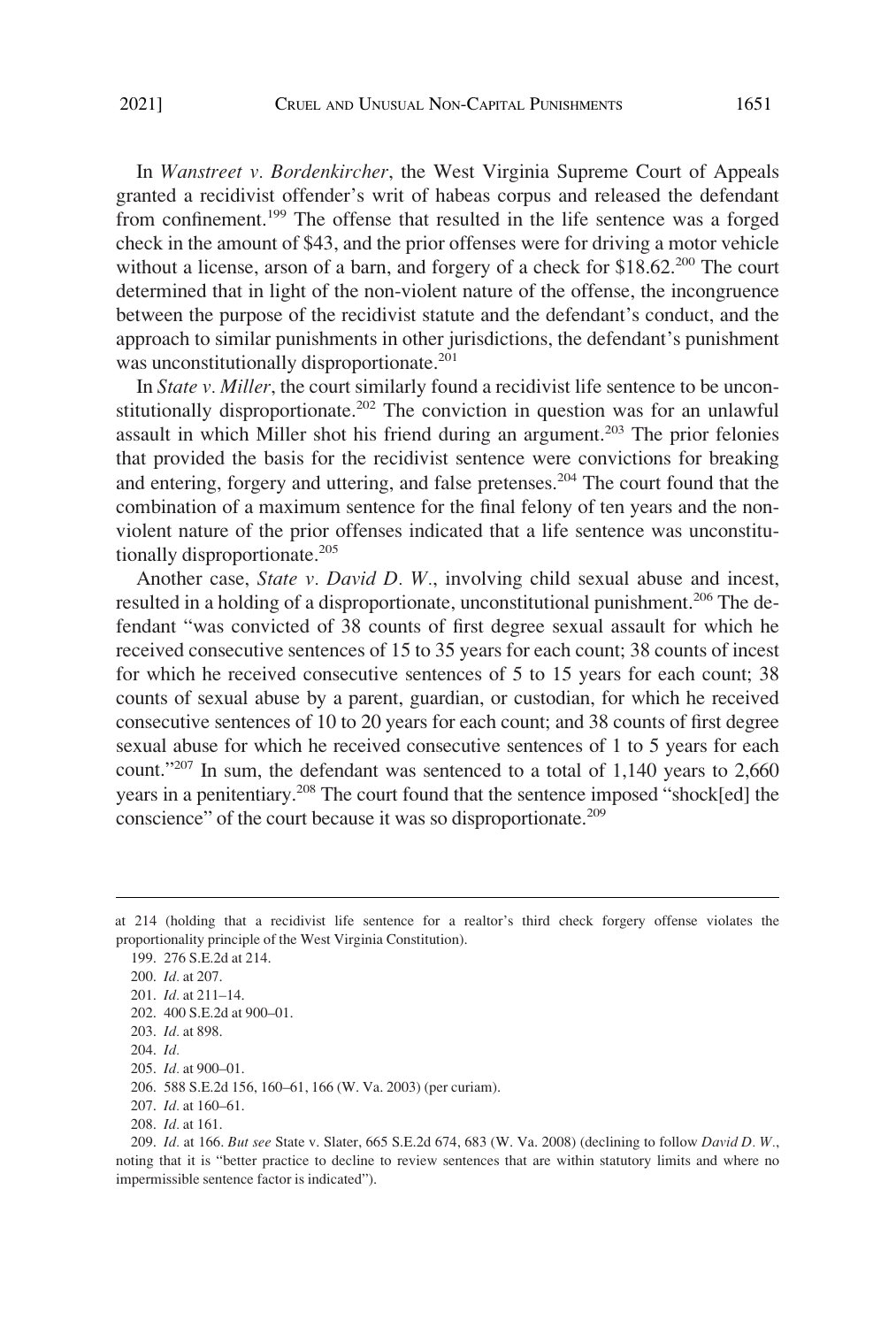In *State v. Wilson*, the court again struck down a recidivist life sentence as excessive in a case involving non-violent crimes.<sup>210</sup> The conviction triggering the sentence was conspiracy related to a drug sale, and the prior convictions were for grand larceny and possession of a firearm.211 The court emphasized the non-violent nature of the defendant's conduct as the reason why the life sentence imposed violated the state constitution.<sup>212</sup>

The court also reversed a recidivist life sentence triggered by prior convictions of driving on a license revoked for DUI in *State v. Kilmer*. 213 Following an event arising from an altercation with his girlfriend, the defendant was found guilty of "two counts of unlawful assault (a lesser included offense under malicious assault), two counts of domestic battery, and one count of sexual assault in the second degree (a lesser included offense under first degree sexual assault)."214 The court found the presence of prior convictions for driving on a license revoked for DUI insufficient to justify increasing the sentence imposed for the assault and battery convictions to a life sentence.<sup>215</sup> Without a prior violent felony conviction, the imposition of the recidivist life sentence was disproportionate under the West Virginia Constitution.216

Most recently, the West Virginia Supreme Court of Appeals held in *State v. Lane* that a life sentence with mercy, imposed under a recidivist statute for the defendant's drug conviction, violated the proportionality clause of the state constitution.<sup>217</sup> Lane's recidivist life sentence with mercy was "based upon a felony conviction for two counts of delivery of a controlled substance and two prior felony convictions for unlawful wounding and conspiracy to commit the felony of transferring stolen property."<sup>218</sup> While the prior conviction was a violent one, the court noted that it had been twenty years prior, with no other convictions until the felony drug conviction.<sup>219</sup> In addition, the facts surrounding the triggering felony—the delivery of four Oxycodone pills—"did not involve any actual or threatened violence."220 These facts led to the conclusion that the sentence violated the West Virginia Constitution because it was disproportionate.<sup>221</sup>

- 215. *Id.* at 871.
- 216. *Id.*  217. 826 S.E.2d 657, 664 (W. Va. 2019).
- 218. *Id.* at 659.
- 219. *Id.* at 664.
- 220. *Id.*
- 221. *Id.*

<sup>210.</sup> No. 11-0432, 2012 WL 3031065, at \*2 (W. Va. Mar. 12, 2012).

<sup>211.</sup> *Id.* 

<sup>212.</sup> *Id.* 

<sup>213. 808</sup> S.E.2d 867, 871 (W. Va. 2017).

<sup>214.</sup> *Id.* at 868.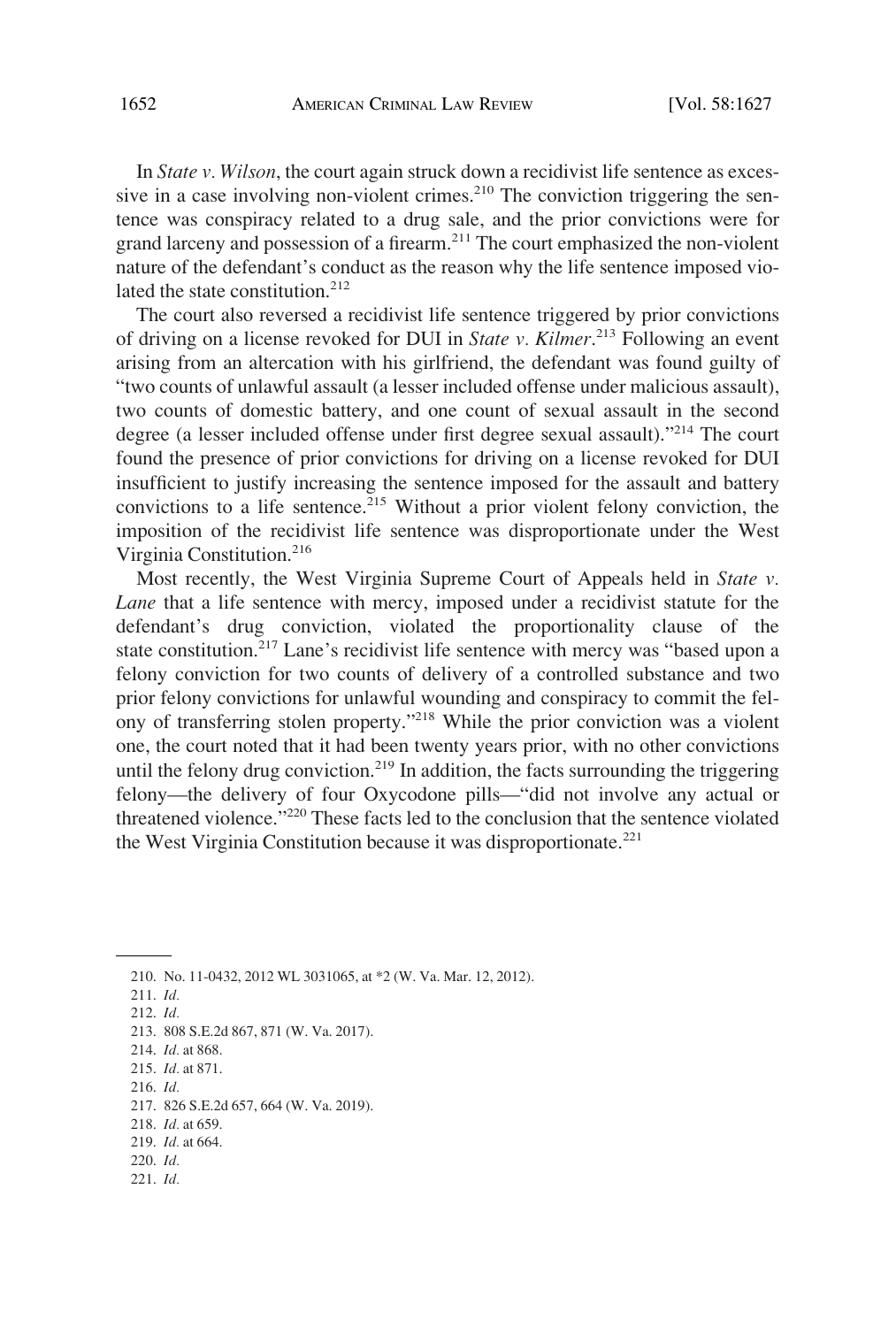## <span id="page-26-0"></span>III. CHALLENGING NON-CAPITAL PUNISHMENTS UNDER STATE CONSTITUTIONAL ANALOGUES

Having explored state cases in which defendants actually won some relief with respect to their sentence either under the Eighth Amendment or a state constitution, the next question becomes what wisdom such cases might offer to defendants considering making constitutional arguments in appealing excessive sentences. To answer that question, this Part explores the differences between interpretations of state constitutions and the Eighth Amendment and then tries to make sense of the cases described above in which defendants have successfully challenged their sentences.

## *A. State Constitutions Are Broader Than and Different From the Eighth Amendment*

An initial point is that many state supreme courts have been unwilling to engage with the idea that state constitutional provisions are different from the Eighth Amendment, and as such are broader than the U.S. Constitution. A majority of states simply apply the Supreme Court's gross disproportionality doctrine, irrespective of the language of the state constitution.<sup>222</sup>

Where the state constitutional language is identical to the Eighth Amendment, the state precedent is likely to carry significant weight. Basic principles of interpretation might suggest that the state provision would be superfluous and pointless if it offered no additional protection to that provided by the Federal Constitution, particularly if the state constitution was adopted after the Federal Constitution in 1787. The Supreme Court, however, did not provide for the incorporation of the cruel and unusual punishment clause of the Eighth Amendment until its 1962 decision in *Robinson v. California*. 223 This could explain why states might want their own version of the Eighth Amendment if the Eighth Amendment previously did not apply to the states.

In many cases, however, the state constitutional language is different from the Eighth Amendment, and often in significant ways, including adding a proportionality requirement. Further, some states have a disjunctive analogue; other states proscribe cruel, but not unusual, punishments. States should accord these differences some meaning. Indeed, these linguistic differences provide the basis for broader, or at least different, coverage of state punishments.

## *B. Making Sense of the Winning Cases*

While it is difficult to make broad generalizations given the small sample size of successful Eighth Amendment and state constitutional analogue cases, the cases do reveal several possible lines of attack for current and future litigants. It is worth

<sup>222.</sup> Berry, *supra* note 3, at 1252.

<sup>223. 370</sup> U.S. 660, 667 (1962).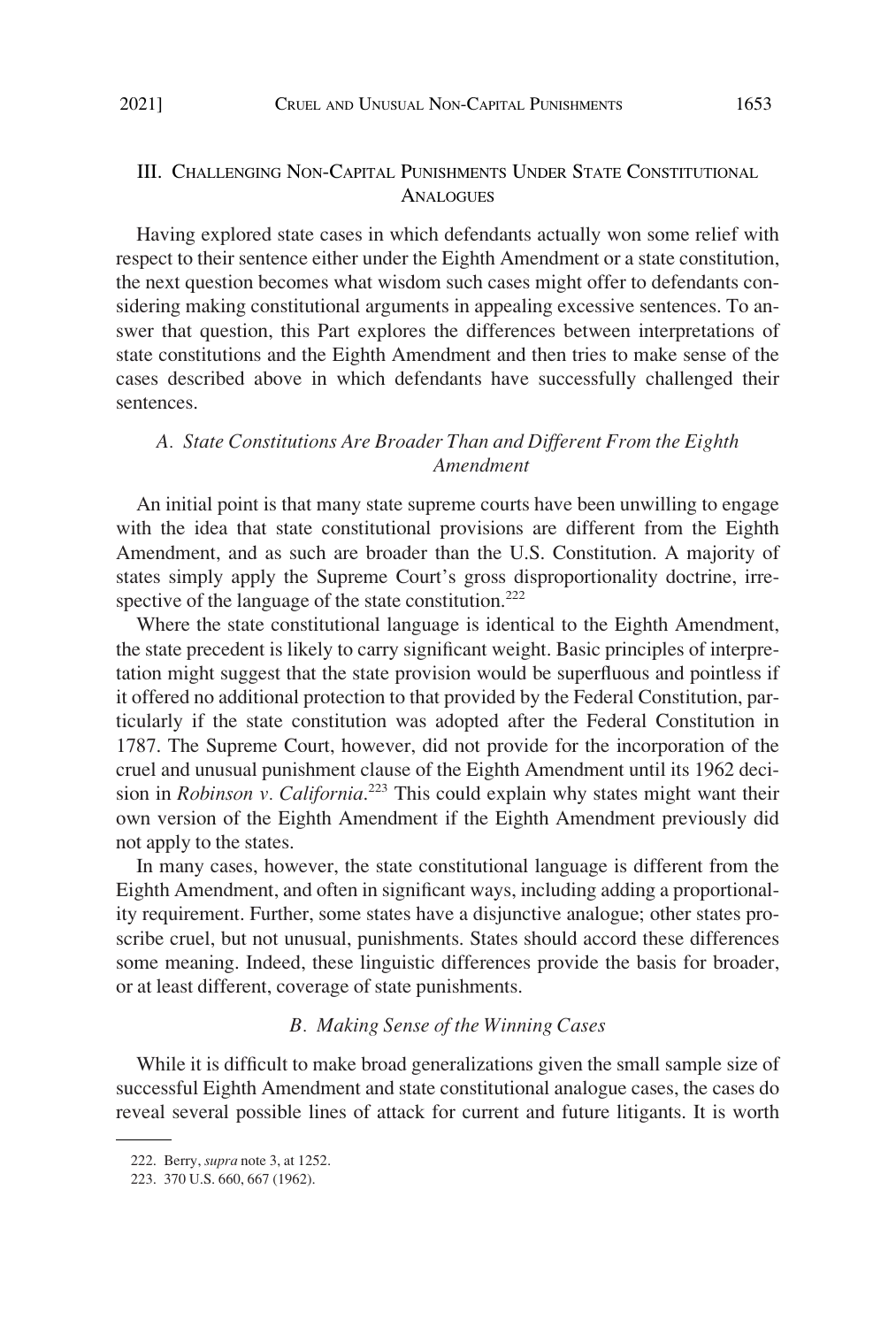noting that most cases face an almost overwhelming presumption of constitutionality.

When one examines the kinds of cases that state courts have found unconstitutional, a few categories emerge. First, the state courts reversed several sexual assault cases involving draconian penalties for statutory rape. These cases have a few mitigating factors that may explain their outcomes. First, the cases in question involved young offenders not so far in age from their victims—they clearly crossed the legal line, but not in a way that demanded life sentences. Also, the victims in those cases engaged in the sexual encounters consensually, again suggesting that such a severe punishment might be inappropriate. The low-level nature of some other sexual offenses—particularly where there was no violence or long-term physical injury—also has served as the basis for finding a particular sentence was excessive and unconstitutional.

Another category of cases involved the sale of drugs. Given the increasing movement towards the legalization of marijuana, $224$  similar arguments might be promising for excessive punishments. The First Step Act<sup>225</sup> and amendments to the sentencing guidelines<sup>226</sup> in the past decade likewise suggest that the appetite for draconian punishments, while still perhaps present, may be decreasing.

Another basis for unconstitutionality that appeared multiple times in the cases related to the decision to impose sentences consecutively rather than concurrently. This might be a promising avenue of appeal in some cases because it allows the appellate court to reduce a sentence for a procedural type of reason as opposed to a substantive one. In other words, the correction in this kind of case relates to the positioning of the sentences, not their individual length, but could have a major effect on many cases.

Habitual offender statutes also provided a basis for relief for defendants where the court thought that the consequence of the sentence did not fit the crime. This was particularly true not only where the crime that gave rise to the application of the statute was non-violent or seemed less serious, but also where the prior crimes collectively were non-violent, low-level felonies.

Another basis of relief in some cases related to the failure to consider mitigating evidence. Appellate courts reviewing excessive sentences sometimes based reversal on the failure to give weight to mitigating evidence that signaled that the imposed sentence was excessive. The corollary was also true in certain cases, with the absence of aggravating evidence providing a basis to reverse a sentence on state constitutional grounds.

*See Map of Marijuana Legality by State*, DISA GLOB. SOLS., [https://disa.com/map-of-marijuana-](https://disa.com/map-of-marijuana-legality-by-state)224. [legality-by-state](https://disa.com/map-of-marijuana-legality-by-state) (last visited Jan. 24, 2021) (reflecting the states that have legalized marijuana completely and medicinally).

<sup>225.</sup> Formerly Incarcerated Reenter Society Transformed Safely Transitioning Every Person ("First Step") Act, Pub. L. No. 115-391, 132 Stat. 5194 (2018) (codified in scattered sections of 18 and 34 U.S.C.).

*See Amendments*, U.S. SENT'G COMM'N, <https://www.ussc.gov/topic/amendments> (last visited Jan. 24, 226. 2021) (listing guideline amendments).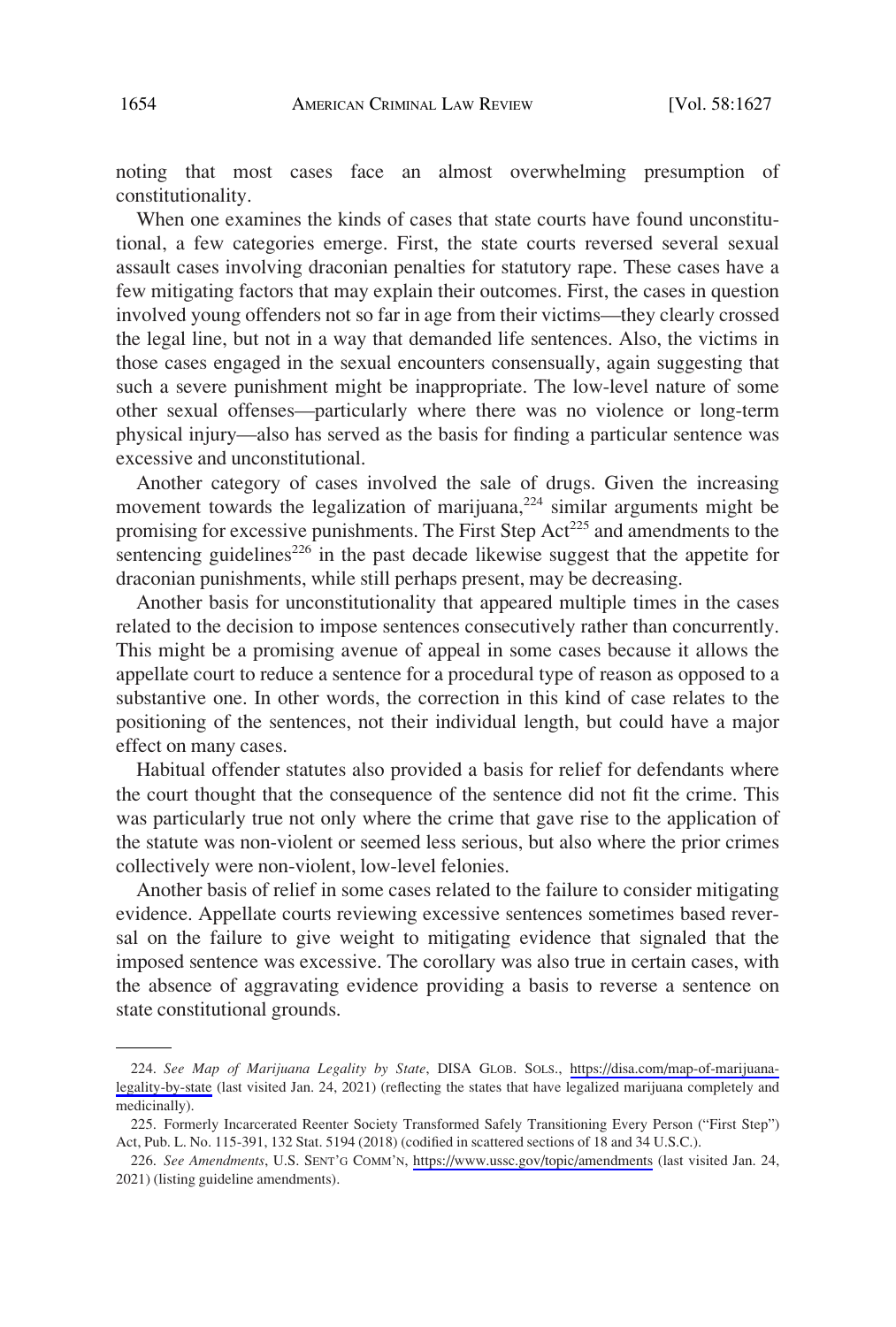<span id="page-28-0"></span>The split among the jurisdictions regarding how to read their states' Eighth Amendment analogues also revealed something that might be self-evident: states that read their constitution independently of the Eighth Amendment are more likely to find punishments unconstitutional. This is not just because the states may use a different constitutional standard than the Eighth Amendment; it relates just as much perhaps to a court's approach of engaging in independent thinking with respect to draconian punishments.

Even so, it is clear that the Supreme Court's Eighth Amendment cases—particularly *Harmelin*, *Lockyer*, and *Ewing*—continue to cast a long shadow over state constitutional assessments of punishments. A significant number of the cases highlighted above in Part II, even in jurisdictions that have struck down several punishments, occurred prior to the *Harmelin* decision in 1991. Even the courts that seem willing to consider draconian punishments unconstitutional rarely do so and only in extreme cases. Outside of Alaska and West Virginia, the idea that clearly disproportionate sentences should be unconstitutional seems foreign to most state courts. Perhaps if litigants continue to try to make these arguments, courts will begin to understand that reversing draconian sentences is not only within their power, but also is consistent with their respective state constitutions.

There were also several cases where the appellate courts diminished outlandish sentences for brutal crimes, but in a way that had no practical effect. These cases seem more about the appellate courts signaling to trial courts not to impose symbolic sentences—a thousand years—and less about mitigating excessive punishments.

## IV. CHALLENGING NON-CAPITAL PUNISHMENTS UNDER THE EIGHTH AMENDMENT

As *Harmelin* and its progeny seem to provide the most significant obstacle to claims of gross disproportionality in non-capital, non-JLWOP cases, it is worth considering whether the Supreme Court's doctrine needs re-examination. Certainly, the Court's JLWOP cases raise the possibility. This Part suggests three pathways for reassessment: (a) consideration of the extent to which *Miller v. Alabama* undermined the Court's reasoning in *Harmelin v. Michigan*; (b) contemplation of the fact that there must be *some* disproportionate punishments; and (c) analogizing from state constitutional law.

## *A.* Miller *Undermines* Harmelin

In *Miller v. Alabama*, the Supreme Court held that the imposition of mandatory  $JLWOP$  sentences violates the Eighth Amendment.<sup>227</sup> The case presented the intersection of two lines of cases—the evolving standards of decency cases and the individualized sentencing cases. The evolving standards line, as discussed above, established the idea that juvenile offenders were "different" and deserved

<sup>227. 567</sup> U.S. 460, 465 (2012).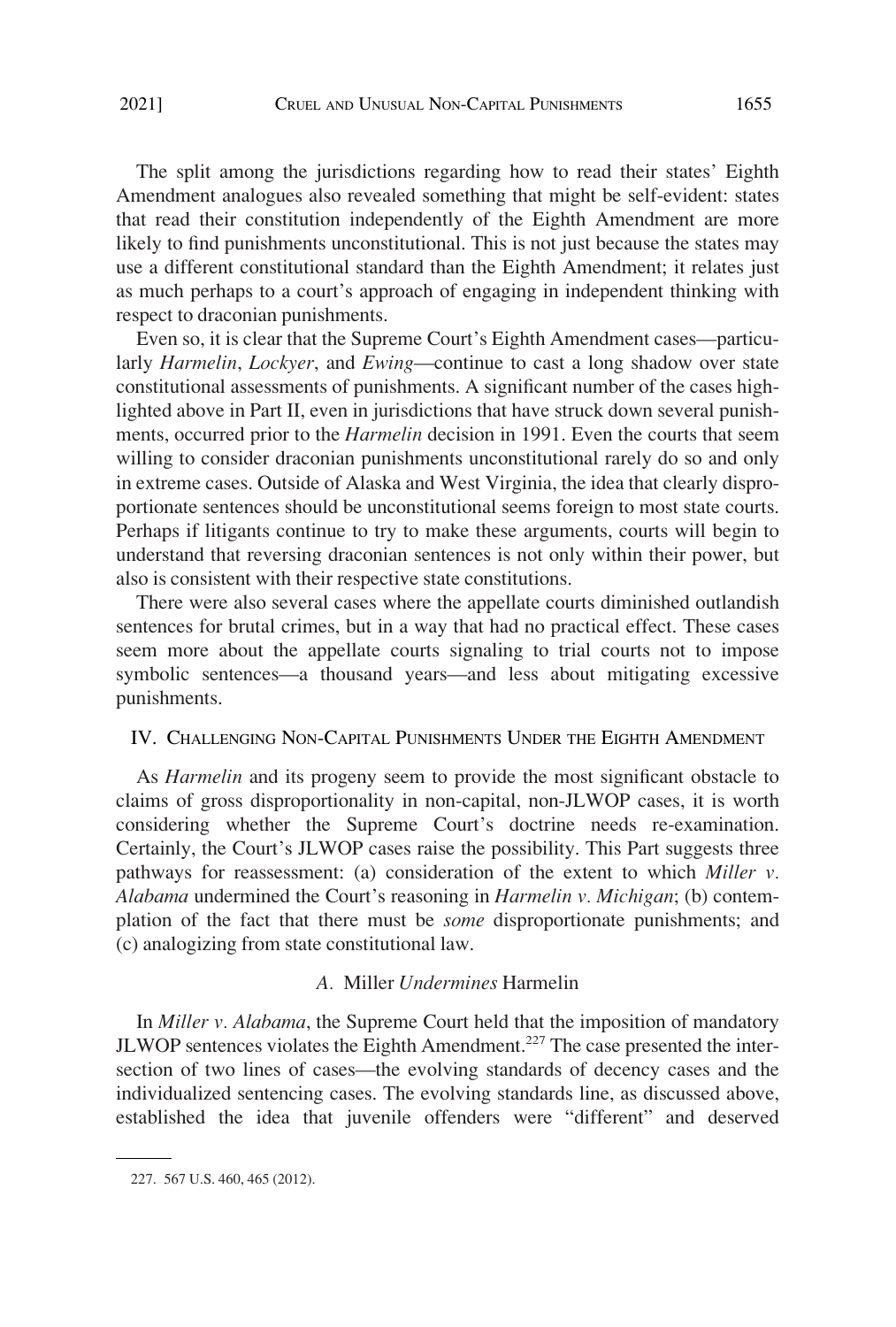<span id="page-29-0"></span>heightened scrutiny under the Eighth Amendment. The Court's prior decisions in *Roper v. Simmons—*which held that the death penalty was unconstitutional for juvenile offenders<sup>228</sup>—and in *Graham v. Florida*—which held that JLWOP sentences were unconstitutional for nonhomicide crimes<sup>229</sup>—provided the foundation for this reading of the Eighth Amendment.

The individualized sentencing line of cases began in *Woodson v. North Carolina*  and *Roberts v. Louisiana*, which struck down mandatory death penalty statutes as unconstitutional under the Eighth Amendment.<sup>230</sup> The Court expanded this concept in *Lockett v. Ohio*, which required individualized sentencing consideration in all capital cases, including all relevant mitigating evidence.<sup>231</sup>

The dissenting justices in *Miller* argued that the decision crossed the bright-line established in *Harmelin*, such that to rule in Miller's favor would overrule *Harmelin* by striking down a mandatory non-capital case under the Eighth Amendment.232 The majority opinion explained that *Miller* involved juveniles, and as such, did not overrule or contradict *Harmelin*. 233

The question of the efficacy of *Harmelin*, though, provides the basis for a future argument. If the Court finds mandatory JLWOP sentences objectionable, then at some point, it might be inclined to similarly find mandatory adult LWOP sentences unconstitutional under the Eighth Amendment, particularly if other mitigating factors are present, which is what juvenile differentness is. The evolving standards certainly could evolve to a place where mandatory LWOP sentences violate the Eighth Amendment.234 On a similar note, *Miller* could also serve for the general proposition that non-capital cases are subject to the Eighth Amendment, and the Court should be open to considering the constitutionality of draconian sentences.<sup>235</sup>

#### 1. Differentness

*Miller* raises the possibility that there may be other kinds of differentness.<sup>236</sup> These could be "different" kinds of punishments such as LWOP or sentences beyond the defendant's life expectancy.<sup>237</sup> Or they could be "different" kinds of

232. *Miller*, 567 U.S. at 480–82.

<sup>228. 543</sup> U.S. 551, 578–79 (2005).

<sup>229. 560</sup> U.S. 48, 82 (2010).

<sup>230. 428</sup> U.S. 280, 305 (1976) (plurality opinion); 428 U.S. 325, 336 (1976) (plurality opinion).

<sup>231. 438</sup> U.S. 586, 604–05 (1978) (plurality opinion).

<sup>233.</sup> *Id.* 

<sup>234.</sup> *See* Berry, *supra* note 22, at 109–11.

<sup>235.</sup> *See* William W. Berry III, *The Mandate of* Miller, 51 AM. CRIM. L. REV. 327, 338–40 (2014) (arguing that "the principles reaffirmed in *Miller* give rise to Eighth Amendment limits . . . [on] mandatory sentences in all death-in-custody cases").

<sup>236.</sup> *See* William W. Berry III, *Eighth Amendment Differentness*, 78 MO. L. REV. 1053, 1086 (2013).

<sup>237.</sup> *Id.* at 1084–86; *see also* Berry, *supra* note 40, at 1128–30 (discussing differing standards for LWOP and death penalty sentences).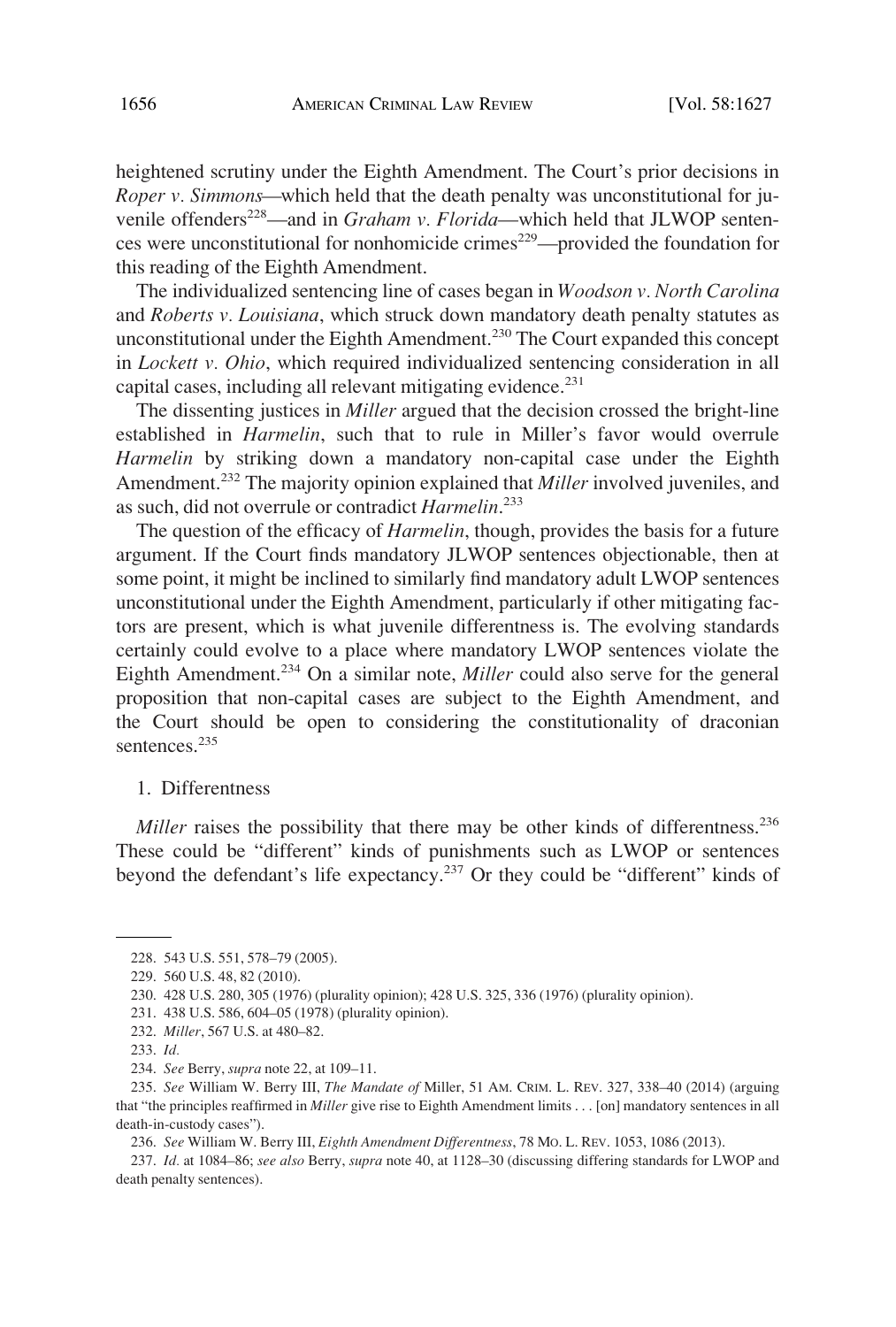<span id="page-30-0"></span>individuals such as veterans or intellectually disabled people.<sup>238</sup> Nonetheless, if the Court continues to insist on using differentness as the barometer for according any level of Eighth Amendment scrutiny, it is possible for the Court to add additional kinds of differentness for punishments or individuals for which excessive punishments can arise.

#### 2. Higher Scrutiny for Non-Capital Cases

Even if the Court is unwilling to expand the concept of differentness beyond capital and JLWOP cases, there is still an argument that the Court has failed to accord non-capital cases sufficient review under the Eighth Amendment. The point of the differentness doctrine is that "different" cases receive heightened scrutiny. It does not impose the corollary idea that non-different cases deserve reduced scrutiny.

And yet, that is exactly how the Court has treated non-capital, non-JLWOP Eighth Amendment challenges since *Furman*. To be clear, this approach is a stark departure from the Court's prior precedents in *Trop* and *Weems*, where the Court applied the Eighth Amendment to find non-capital punishments constitutionally disproportionate under the Eighth Amendment.

Certainly, part of the impetus for narrowing the application of the Eighth Amendment in non-capital cases was the view of Justices Scalia and Rehnquist that the Eighth Amendment did not provide any proportionality guarantee. This view, however, was never adopted by a majority of the Court, and should not foreclose review of draconian punishments under the Eighth Amendment.

Part of the path to move the doctrine back to its rightful place of assessing and striking down excessive punishments might be to challenge *Harmelin* and its progeny with cases that appeal to conservative sensibilities or even have aisle-crossing purchase. Excessive sentences for gun convictions, for instance, might provide such a path. Similarly, challenges to excessive punishments for the sale and distribution of marijuana might have greater appeal than a decade ago given the national shift toward legalization.

#### *B. There Must Be Some Disproportionate Punishments*

Beyond doctrinal changes, there are still straightforward arguments that a punishment is unconstitutionally excessive. With respect to the Eighth Amendment, *Weems*, *Trop*, and *Solem* are the best and maybe only examples of such decisions, but these cases show that, at some point, states and federal trial judges cross the constitutional line. Part of the purpose of this Article is to demonstrate that there are a number of times—at least twenty—in which state courts have come to a similar conclusion.

<sup>238.</sup> Berry, *supra* note 236, at 1077–81.